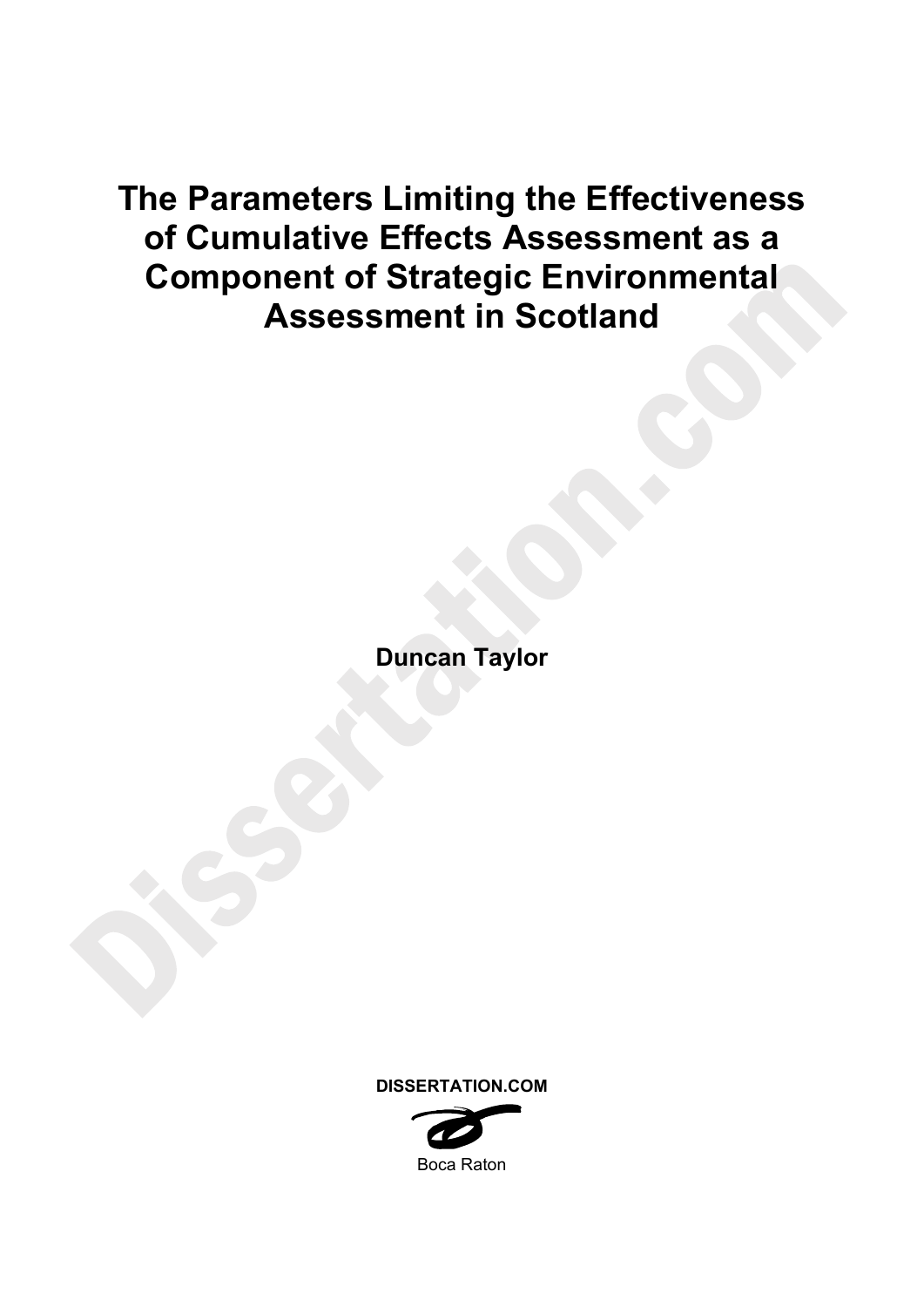# *The Parameters Limiting the Effectiveness of Cumulative Effects Assessment as a Component of Strategic Environmental Assessment in Scotland*

Copyright © 2010 Duncan Taylor

All rights reserved. No part of this book may be reproduced or transmitted in any form or by any means, electronic or mechanical, including photocopying, recording, or by any information storage and retrieval system, without written permission from the publisher.

> Dissertation.com Boca Raton, Florida USA • 2010

ISBN-10: 1-59942-369-3 ISBN-13: 978-1-59942-369-2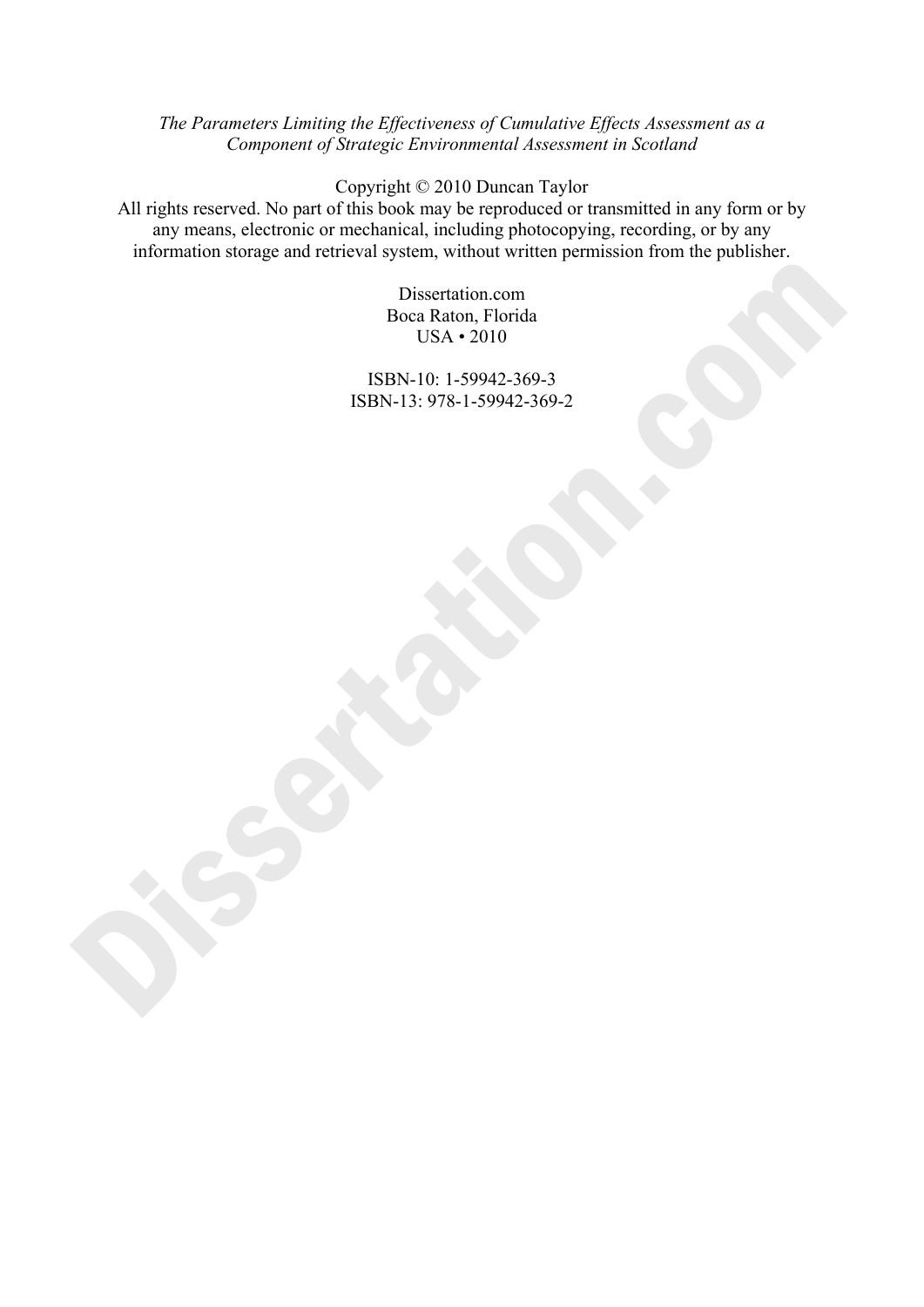#### **Abstract**

The environmental reports of 12 Scottish Strategic Environmental Assessments have been subject to critical analysis in order to assess the extent to which they include Cumulative Effects Assessment (CEA) as a required component under the SEA directive. The anticipated benefits of assessing Cumulative Effects in a strategic setting are wide-ranging and well researched, yet there appears little documented evidence of this in the Scottish context. The level of Cumulative Effects inclusion in the reports studied was investigated, along with the parameters that appear to limit the success of the lauded relationship between these environmental assessment tools.

 An 8 criteria review-based methodology was constructed, based on a best-practice framework from the extensive literature synthesis provided, and it served to evaluate Cumulative Effects inclusion throughout the assessment process. In addition, the authors of 5 of the 12 Environmental Reports were interviewed to gauge understanding on the phenomenon of Cumulative Effects, Cumulative Effects Assessment, and how it is best integrated into SEA. The results of these interviews were then subject to thematic analysis, and compared to the findings of the review criteria.

 The findings of this research suggested CEA is a low priority in Scottish SEA practice. CEA was found to be carried out in an irregular and sometimes reluctant fashion. In particular, the Environmental Reports under scrutiny showed only limited CEs considerations and methodologies. In interview, practitioners provided largely inadequate definitions of Cumulative Effects and showed limited conceptual understandings of Cumulative Effects Assessment. Overall, CEA appears undervalued as an assessment tool in arguably its most appropriate context.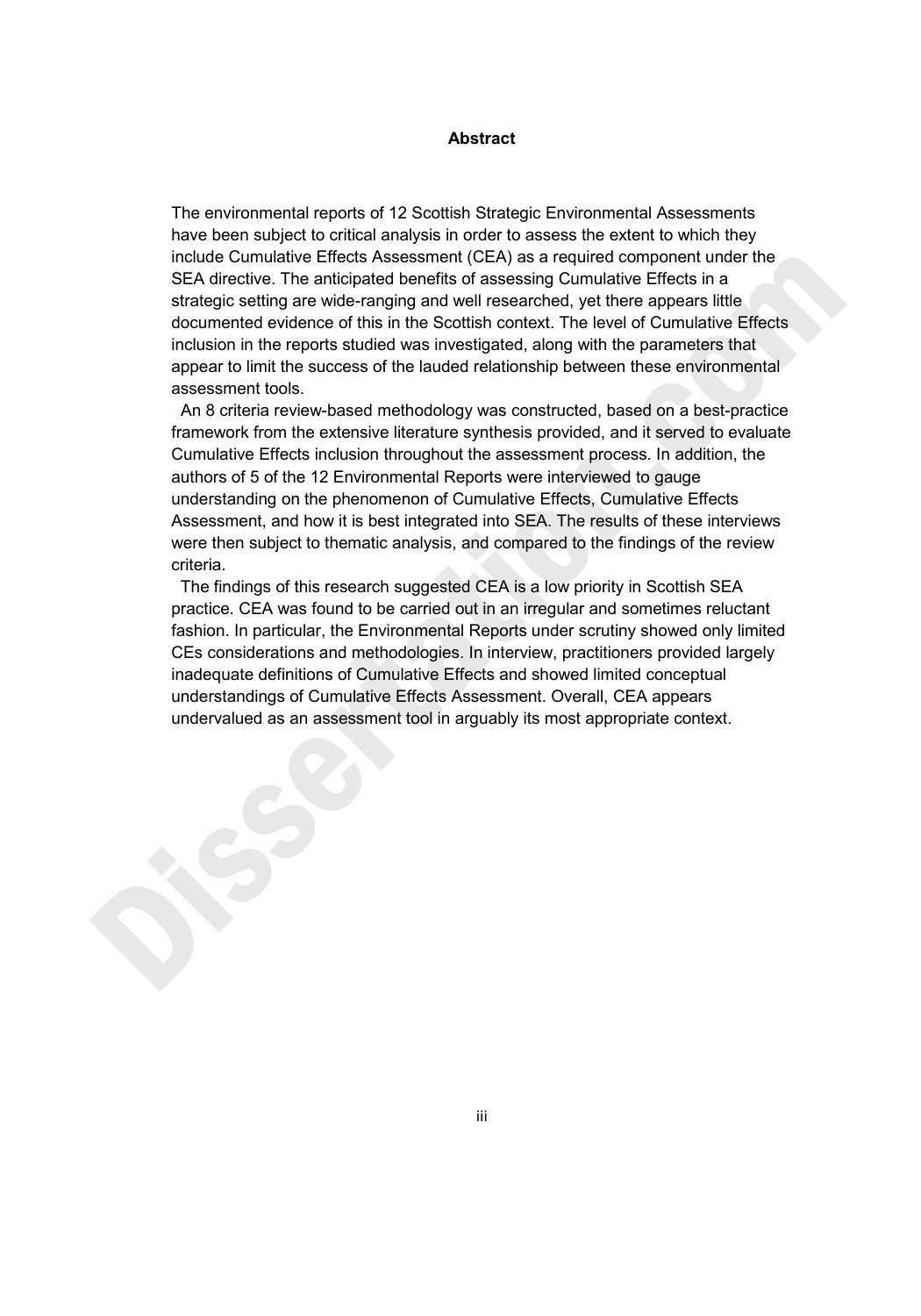# **Acknowledgements**

I should like to thank, first and foremost, Dr Elsa João, for her invaluable advice and guidance from beginning to end. Many thanks to all the interviewees who kindly offered their time for this research, and heartfelt thanks to Moira Nelson, whose unwavering support and encouragement throughout made this research possible.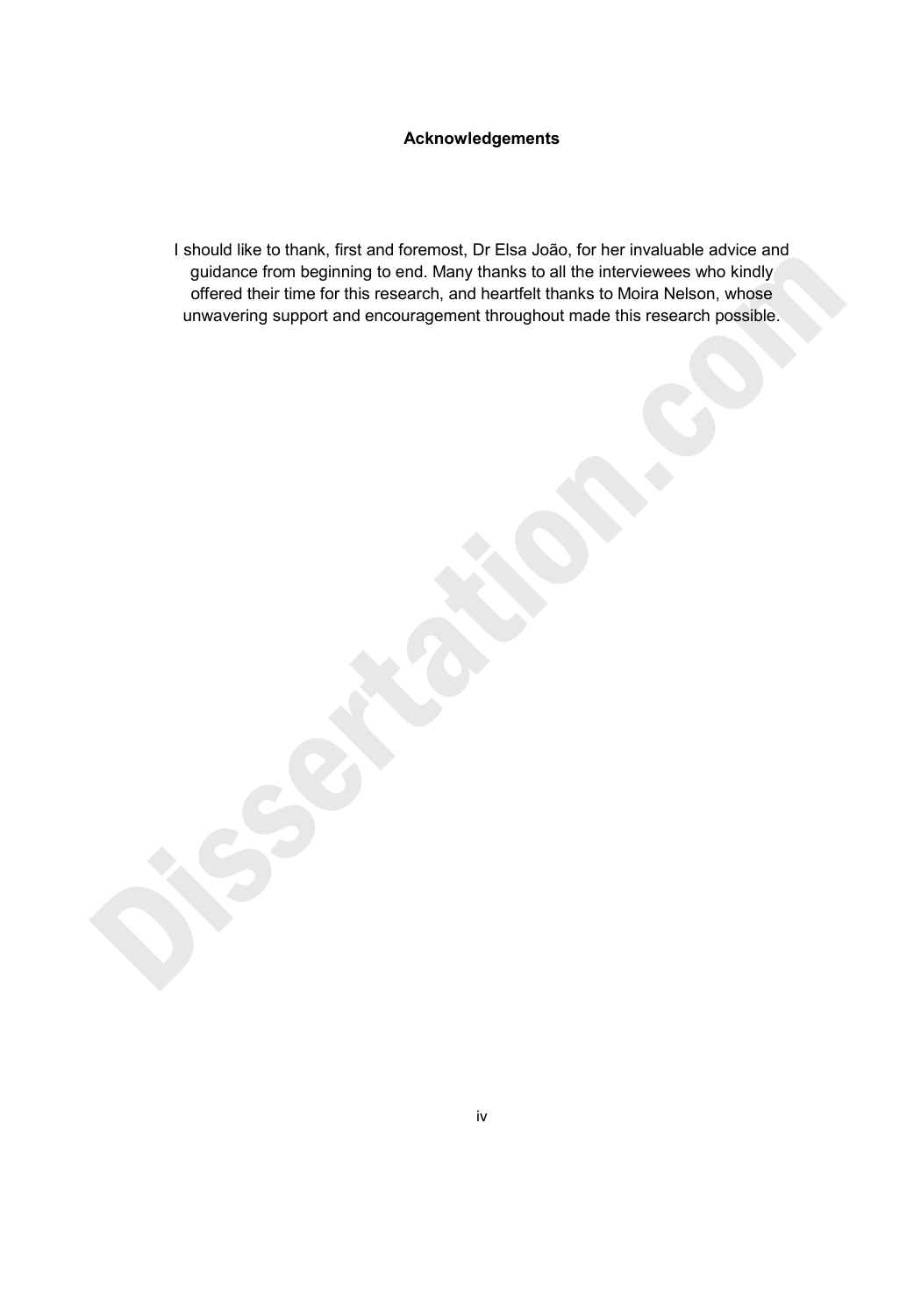### **Contents**

|       |                                                                                                                                             | Page           |
|-------|---------------------------------------------------------------------------------------------------------------------------------------------|----------------|
|       | <b>Chapter 1 Introduction</b>                                                                                                               | 1              |
| 1.1   | Introduction to the conceptual and practical hurdles<br>to CEA, and to SEA-CEA                                                              | $\overline{2}$ |
| 1.1.1 | Cumulative effects interpretation and understanding                                                                                         | $\overline{2}$ |
| 1.1.2 | Poor inclusion in environmental reports                                                                                                     | 3              |
| 1.1.3 | Lack of suitable guidance                                                                                                                   | 4              |
|       | Chapter 2 Cumulative Effects (CEs), Cumulative Effects Assessment (CEA), 5<br>and integration into Strategic Environmental Assessment (SEA) |                |
| 2.1   | Cumulative effects – A definition, pathways and typology                                                                                    | 5              |
| 2.1.1 | A typology of Cumulative Effects                                                                                                            | 10             |
| 2.1.2 | Pathways and receptor response                                                                                                              | 12             |
| 2.2   | Cumulative effects assessment - A framework and assessment                                                                                  | 13             |
| 2.3   | A CEA framework                                                                                                                             | 16             |
| 2.4   | Assessment and prediction of Cumulative Effects                                                                                             | 18             |
| 2.4.1 | Network analysis                                                                                                                            | 19             |
| 2.4.2 | Interaction matrices                                                                                                                        | 19             |
| 2.4.3 | Simulation modelling                                                                                                                        | 20             |
| 2.4.4 | Geographical Information Systems (GIS)                                                                                                      | 20             |
| 2.4.5 | Professional judgement                                                                                                                      | 22             |
| 2.5   | CEA as a component of Environmental Impact Assessment (EIA)                                                                                 | 22             |
| 2.5.1 | Inability of EIA to complement CEA                                                                                                          | 23             |
| 2.6   | SEA and CEA                                                                                                                                 | 24             |
| 2.6.1 | <b>Regional SEA</b>                                                                                                                         | 25             |
| 2.6.2 | Sector-based SEA                                                                                                                            | 26             |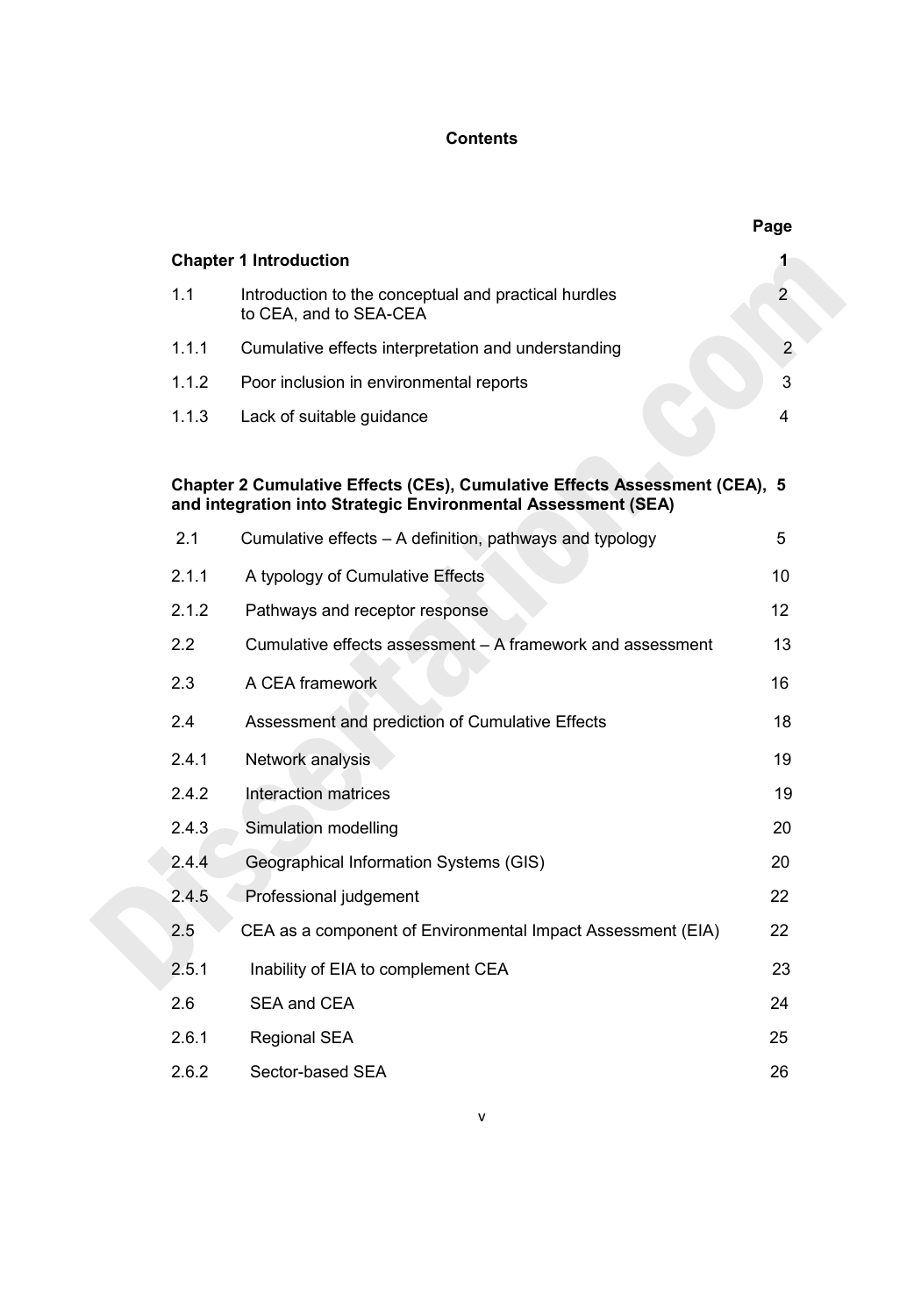# **Contents** Page **Page 2011**

| 2.7    | Integrating CEA into SEA - A framework                                                               | 26 |
|--------|------------------------------------------------------------------------------------------------------|----|
| 2.7.1  | Screening and Scoping                                                                                |    |
| 2.7.1A | Identification of potential cumulative effects                                                       |    |
| 2.7.1B | Selecting valued ecosystem components                                                                |    |
| 2.7.1C | Delineating boundaries                                                                               |    |
| 2.7.1D | Identifying thresholds and indicators                                                                |    |
| 2.7.1E | Identify Plans, Policies and Programmes (PPPs) that may impact<br>Valued Ecosystem Components (VECs) |    |
| 2.7.1F | Consultations                                                                                        | 31 |
| 2.7.2  | Establish baseline data                                                                              | 31 |
| 2.7.3  | Identify cumulative effects of PPP, and of alternatives                                              | 32 |
| 2.7.4  | Mitigation of Cumulative Effects                                                                     | 33 |
| 2.7.5  | Monitoring of Cumulative Effects                                                                     | 34 |
| 2.7.6  | Consultation and feedback                                                                            | 34 |
|        | <b>Chapter 3 Methodology</b>                                                                         | 35 |
| 3.1    | Review criteria and Institute of Environmental Management<br>and Assessment (IEMA) grading           | 36 |
| 3.2    | A numerical index and weighting                                                                      | 47 |
| 3.3    | <b>Practitioner interviews</b>                                                                       | 49 |
|        | <b>Chapter 4 Results and analysis</b>                                                                | 52 |
| 4.1    | Results from the review criteria                                                                     | 52 |
| 4.1.1  | <b>Defining Cumulative Effects</b>                                                                   | 60 |
| 4.1.2  | Blending of CEA and SEA, and consistency of reporting                                                | 61 |
| 4.1.3  | Areas of adequate, and of substandard practice                                                       | 65 |
|        |                                                                                                      |    |

4.1.4 Overview of report quality 66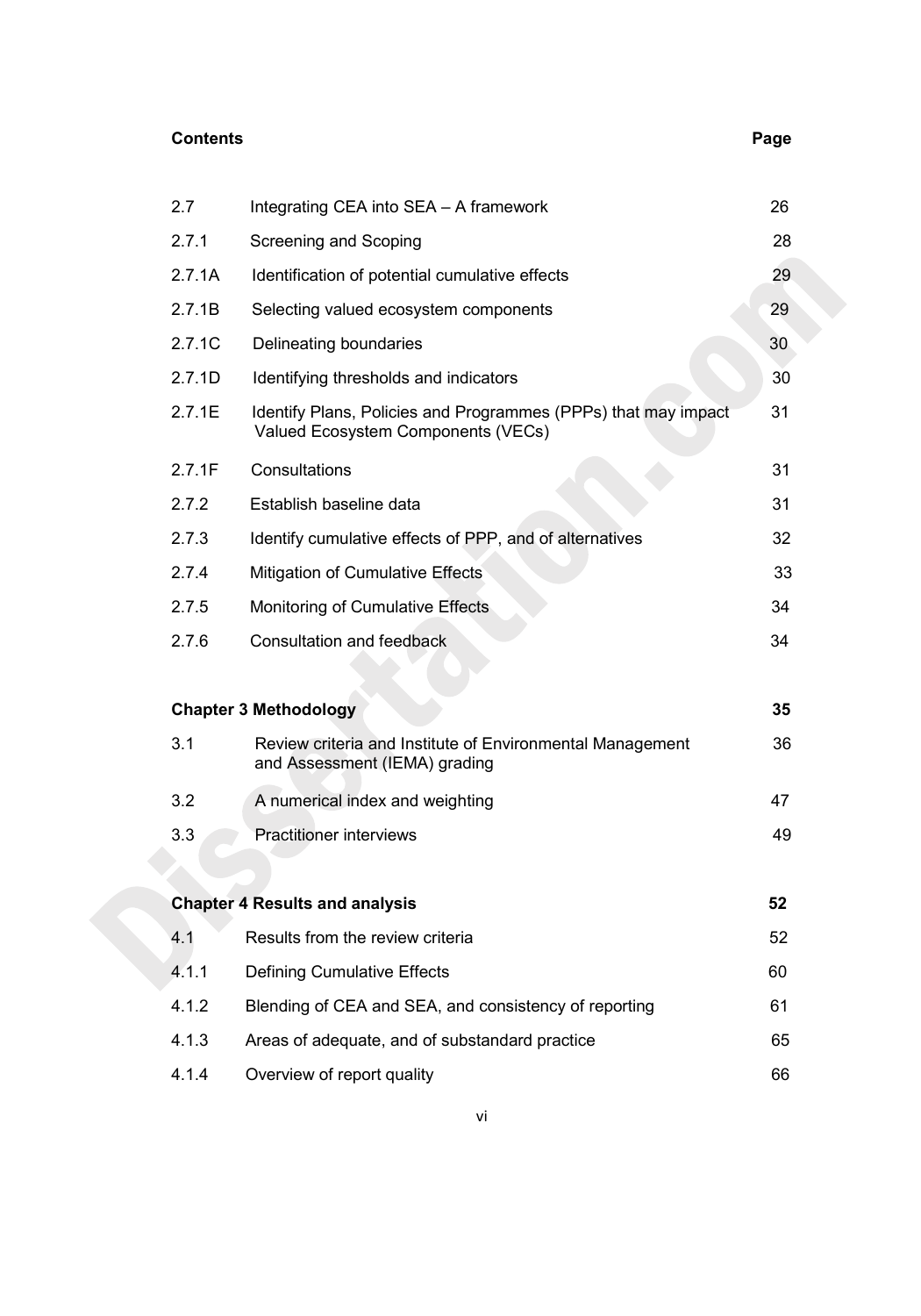# **Contents** Page **Page 2014**

| 4.2   | Results from the practitioner interviews                                         | 68 |
|-------|----------------------------------------------------------------------------------|----|
| 4.2.1 | Knowing what                                                                     | 70 |
| 4.2.2 | Guidance                                                                         | 72 |
| 4.2.3 | Knowing how                                                                      | 73 |
| 4.2.4 | Knowing why                                                                      | 74 |
| 4.2.5 | Subscription                                                                     | 74 |
| 4.3   | Summary of interview results, and the relationship<br>with criteria performance. | 75 |
|       | <b>Chapter 5 Conclusions</b>                                                     | 77 |
| 5.1   | Key findings                                                                     | 78 |
| 5.2   | Improvements, and problems with the data                                         | 80 |
| 5.3   | Further study and recommendations                                                | 81 |
|       |                                                                                  |    |

# **References 83**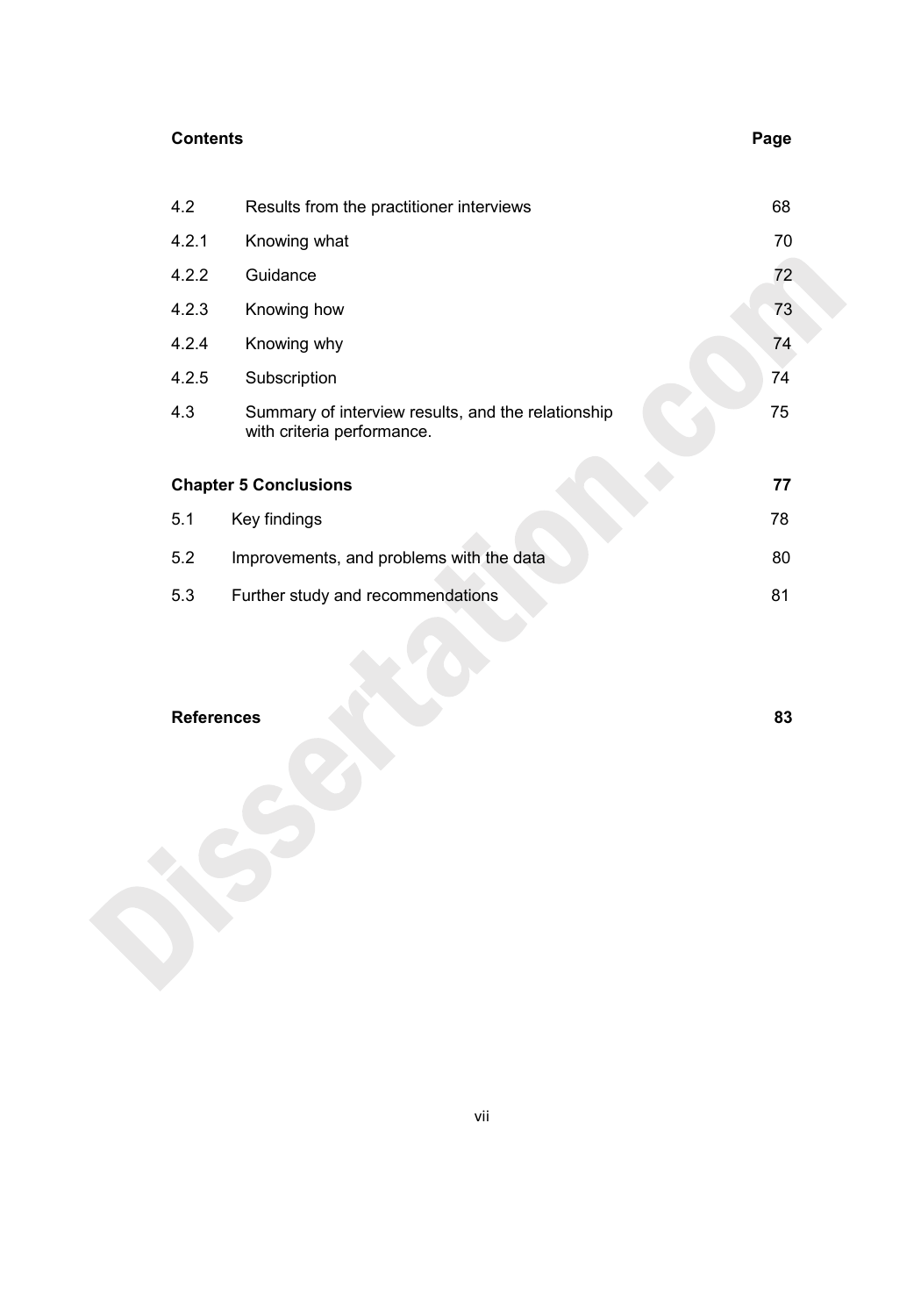# **List of figures**

| <b>Figure</b>                                                                                                               | Page |
|-----------------------------------------------------------------------------------------------------------------------------|------|
| 2.2 Concept of the cumulative impacts of plans                                                                              | 7    |
|                                                                                                                             |      |
| 2.3 Indirect impacts                                                                                                        | 7    |
| 2.4 Cumulative impacts                                                                                                      | 8    |
| 2.5 Antagonistic effects/impact interaction                                                                                 | 9    |
| 2.9 A conceptual process for CEA                                                                                            | 17   |
| 2.11 An example of chains in network analysis to illustrate CEs<br>and impact interactions                                  | 19   |
| 2.13 Framework detailing CEA's integration within SEA                                                                       | 27   |
| 4.1 Grade share of the 468 grades awarded to the 8 criteria, and<br>their constituent sub-criteria                          | 53   |
| 4.2 Full dataset of grading of the 8 criteria for the 12 environmental<br>reports                                           | 54   |
| 4.3 Bar chart of the percentage of A-C grades awarded, which<br>represents an acceptable standard of practice               | 55   |
| 4.4 Stacked bar chart to show the percentage distribution of grades<br>for all ERs, by criteria                             | 56   |
| 4.5 Bar chart to show the weighted aggregate score given to each<br>of the 12 ERs assessed, based on their criteria grading | 57   |
| 4.6 Stacked bar chart to show the percentage distribution of grades<br>for each ER                                          | 58   |
| 4.8 Sub-criteria share of acceptable (grades A-C, in green), and<br>unacceptable (grades D-F, in red) performance           | 64   |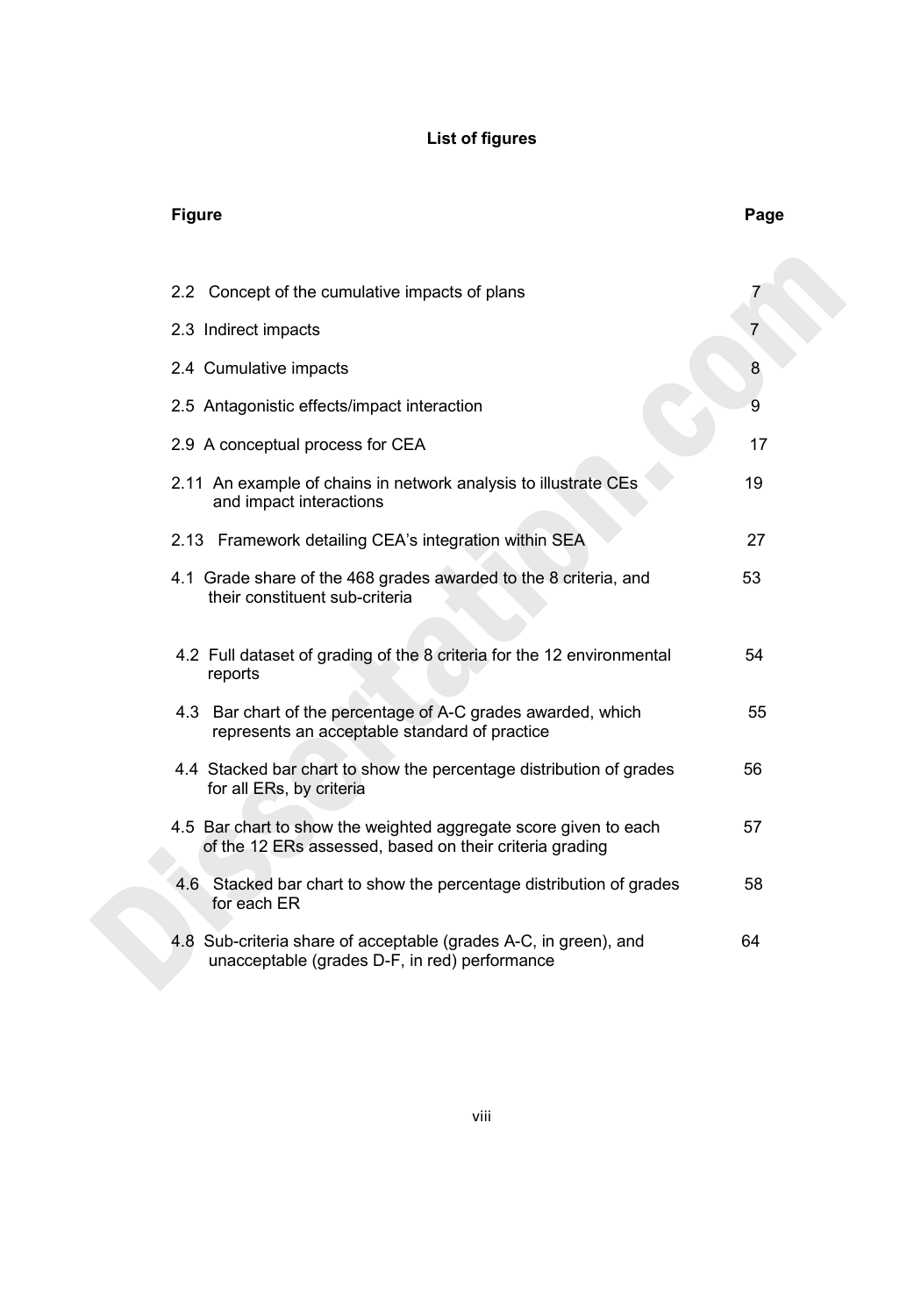### **List of tables**

| <b>Table</b>                                                                                                                               | Page |
|--------------------------------------------------------------------------------------------------------------------------------------------|------|
| 2.6 A typology of CEs                                                                                                                      | 11   |
| 2.12 12 Matrix illustrating CEs of multiple actions on receptors                                                                           | 20   |
| 3.1 Assessment criteria used for ER reviews                                                                                                | 37   |
| 3.2 List of the 12 environmental reports chosen for study                                                                                  | 38   |
| 3.3 Review criteria #1: Acknowledgement and documentation of CEs                                                                           | 39   |
| 3.4 Review criteria #2: Understanding and appreciation of CEs                                                                              | 39   |
| 3.5 Review criteria #3: Screening and scoping for CEs                                                                                      | 40   |
| 3.6 Review criteria #4: Baseline considerations                                                                                            | 41   |
| 3.7 Review criteria #5: Identification, quantification, and evaluation<br>of CEs of the PPP                                                | 42   |
| 3.8 Review criteria #6: Mitigation of CEs                                                                                                  | 43   |
| 3.9 Review criteria #7: Monitoring of CEs                                                                                                  | 44   |
| 3.10 Review criteria #8: Consultation and feedback                                                                                         | 44   |
| 3.11 List of grades used for the assessment of selected<br>environmental reports                                                           | 46   |
| 3.12 Factor weighting for the 8 key criteria                                                                                               | 48   |
| 3.13 Table to show the percentage of the numerical value assigned<br>to each criteria that will be given, according to their<br>IEMA grade | 49   |
| 4.7 General results from the 12 reports reviewed                                                                                           | 59   |
| 4.9 Scores awarded to the 5 ERs, based on the review criteria,<br>whose authors have been interviewed                                      | 68   |
| 4.10 Table of how the interview data was themed and grouped,<br>with key terms                                                             | 69   |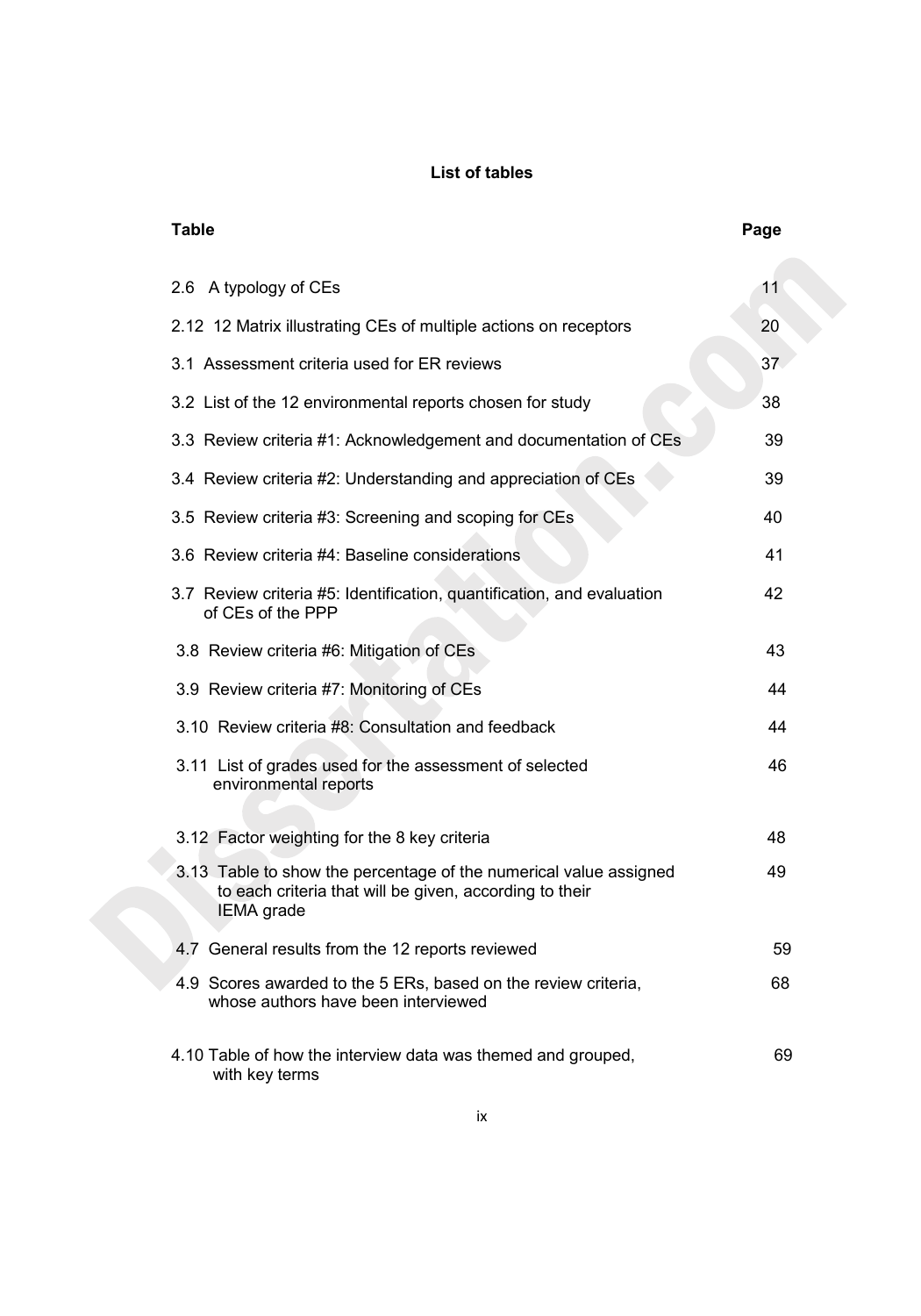### **List of boxes**

| <b>Box</b>                                                                        | Page |
|-----------------------------------------------------------------------------------|------|
| 2.1 Amalgamation of CEs definitions across a range of<br>international guidelines | 6    |
| 2.7 Conceptual objectives of CEA                                                  | 15   |
| 2.8 Questions the CEA practitioner might ask when beginning<br>an assessment      | 15   |
| 2.10 Considerations for CEA tool selection                                        | 18   |
| 2.14 Points to consider when considering alternatives                             | 32   |
| 3.14 Typical base questions that formed the framework for interviews              | 5    |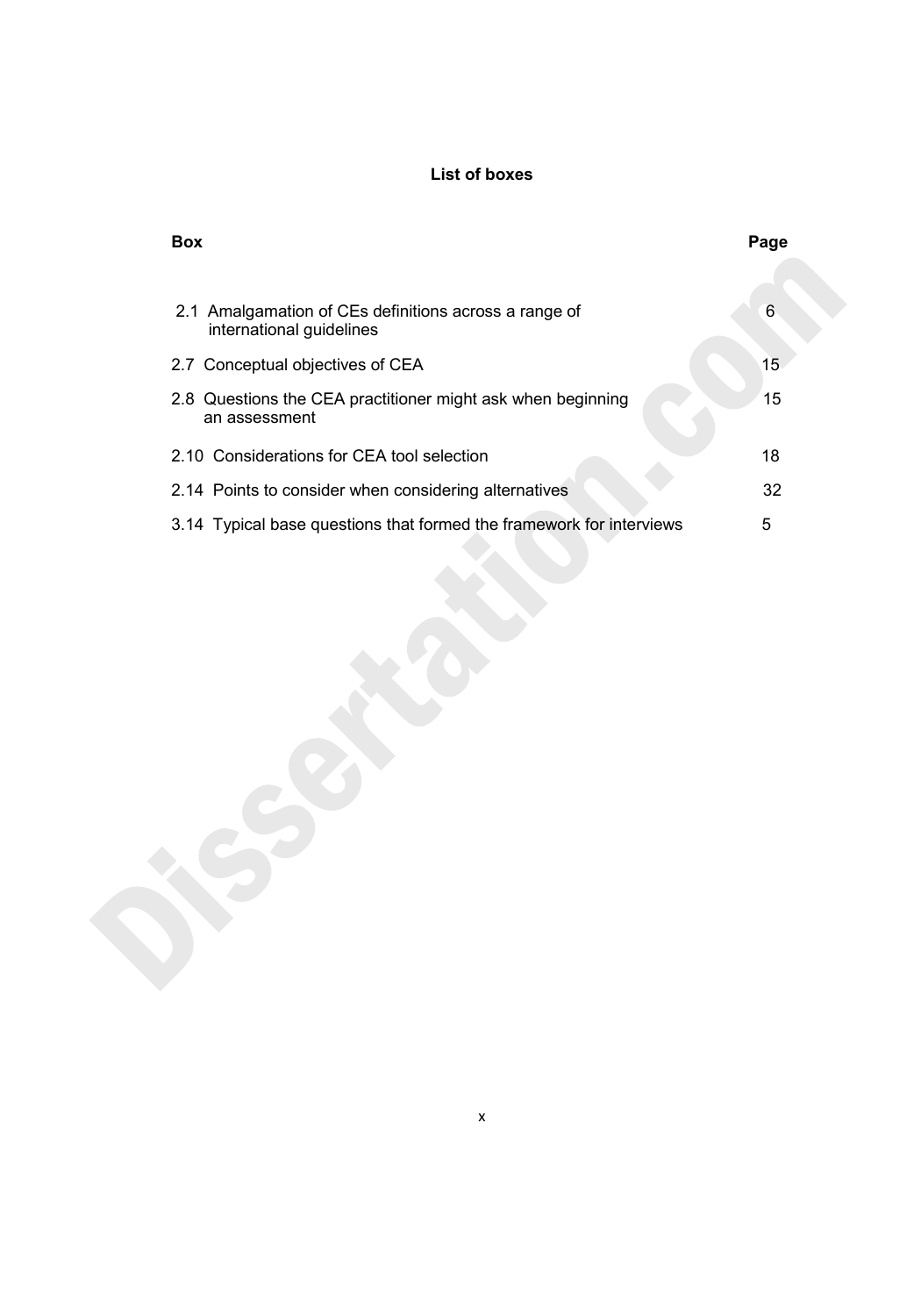### **Acronym list**

- **CE Cumulative Effect**
- **CEA Cumulative Effects Assessment**
- **EA Environmental Assessment**
- **IEMA** Institute of Environmental Management and Assessment
- **NTS Non Technical Summary**
- **PPP Plan, Policy and Programme**
- **SEA Strategic Environmental Assessment**
- **SEPA Scottish Environmental Protection Agency**
- **VEC Valued Ecosystem Component**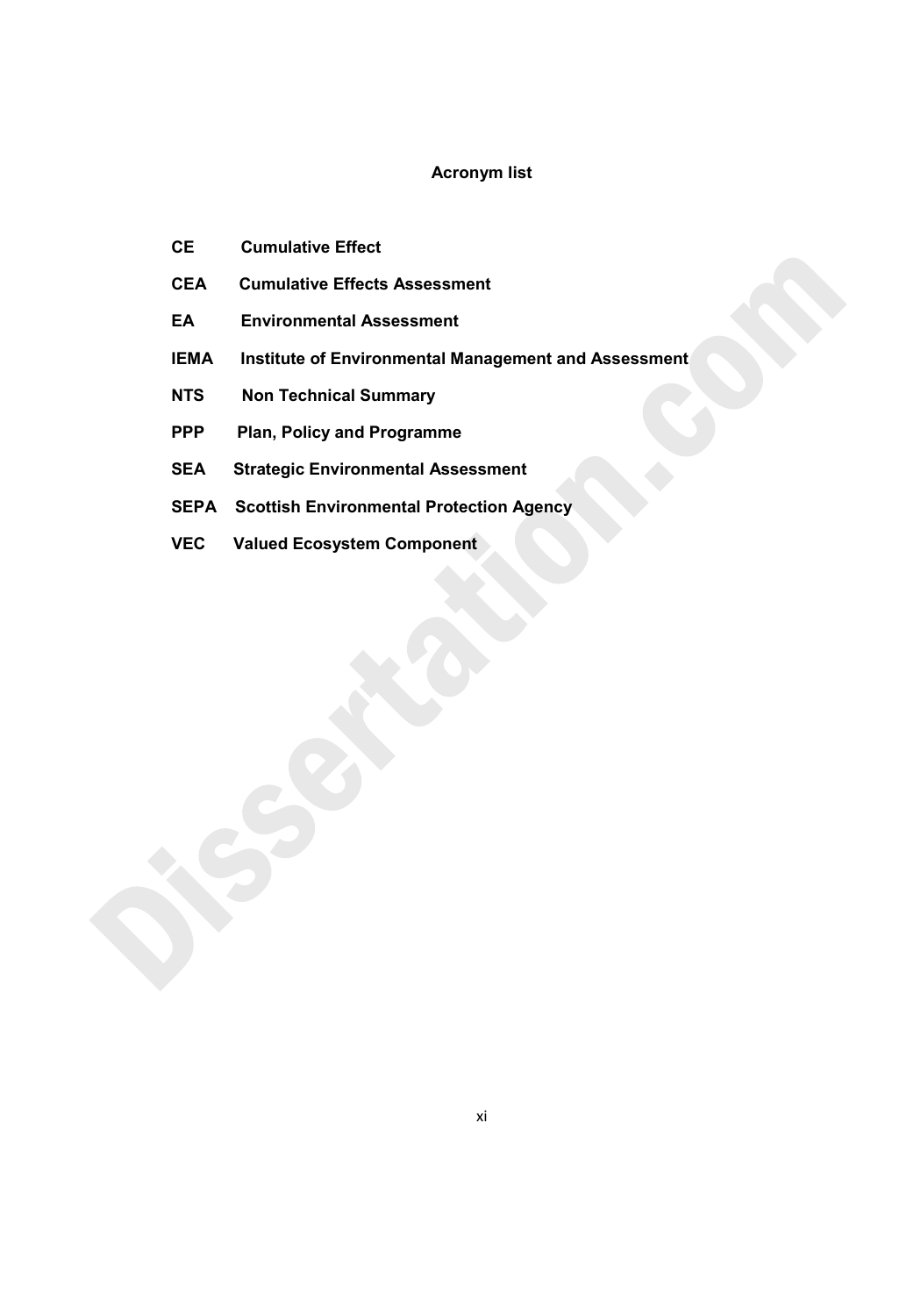#### **CHAPTER 1. INTRODUCTION**

 Strategic Environmental Assessment (SEA) is a tool to aid decision-making on integrating environmental considerations into proposed policies, plans and programmes (PPPs) (Chaker, *et al*., 2006). Required in the UK under the European Union (EU) Directive 2001/42/EC, it is a 'family' of tools that serve to highlight and assess potential environmental effects at the earliest possible stage in the decisionmaking process (OECD, 2006; Partidário, 1996; ODPM, 2005). In Scotland, the Environmental Assessment (Scotland) Act 2005 marks the transposition in Scottish legislation. This provides an opportunity to assess Cumulative Effects (CEs) at the strategic level. Indeed, the SEA directive requires the considerations of: *'the likely significant effects….including cumulative and synergistic effects on the environment…'.* But what are CEs, how are they best assessed, and why are they an important component of SEA?

 It is posited here that the phenomenon of CEs, and their assessment in a strategic context is deserving of far more attention than it has hitherto received. There has heretofore been very little examination of CEA inclusion in Scottish SEA, about which the SEA directive affords only a mere 'footnote' (Cooper and Sheate, 2004). Yet elsewhere in the Environmental Assessment (EA) community there appears plenteous literature on the importance and anticipated benefits of CEA in a strategic context. This study attempts to reconcile these two points and is concerned with gauging the projected benefits of this assumed relationship and the success of this integration, delineating the parameters that affect its effectiveness, and what steps need to be overcome to ensure CEs are meaningfully assessed.

1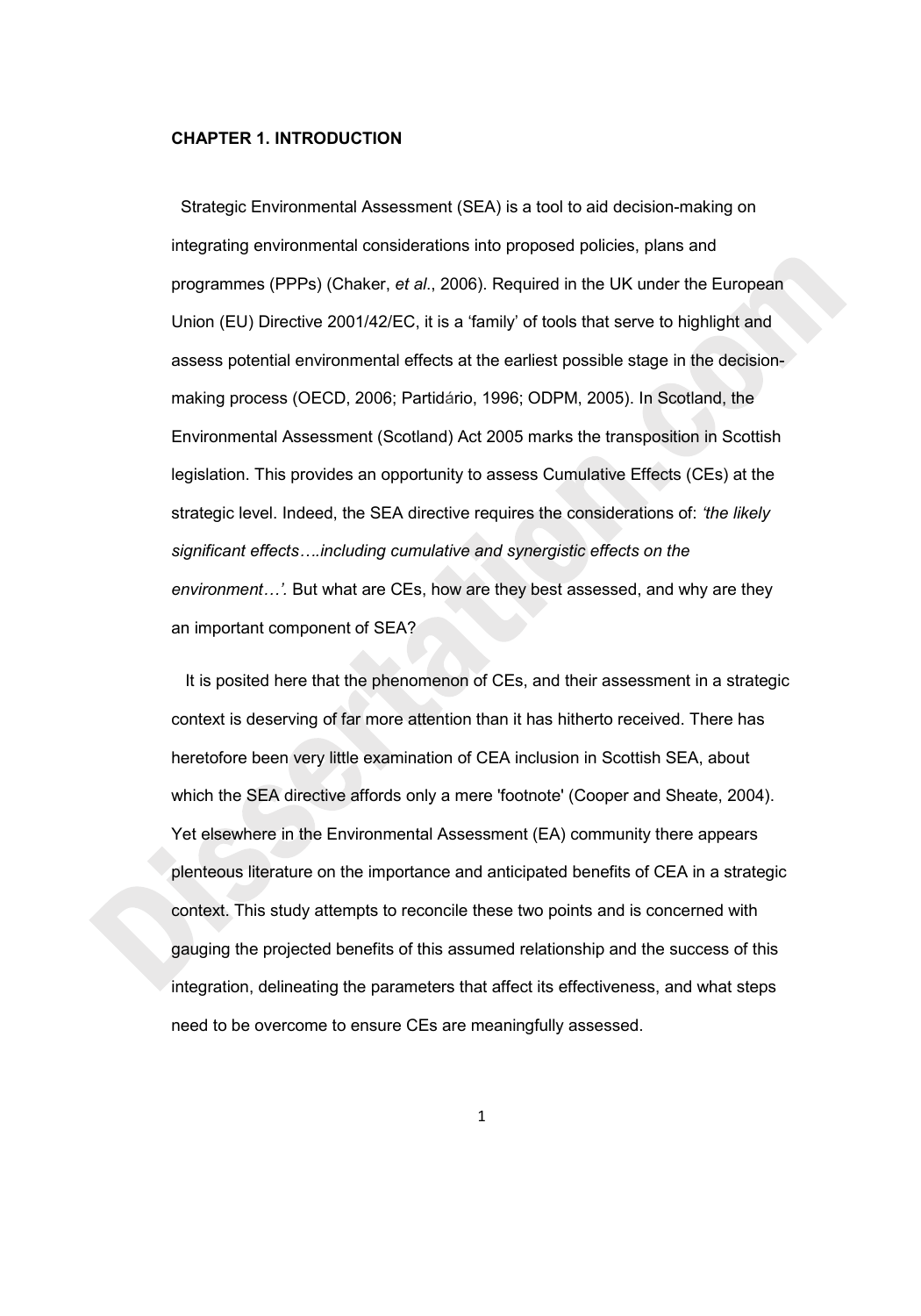# **1.1 Introduction to the conceptual and practical hurdles to CEA, and to SEA-CEA**

 The need to address CEs in a strategic setting is well argued (see for instance: Gunn and Noble, 2010; Noble, 2003; Thérivel, 2005; Cooper and Sheate, 2004). CEA, it is widely stated, is more appropriately placed within a strategic setting that adopts a broader look at environmental degradation from multiple sources (Thérivel, 2005) at the earliest possible stage. This research will construct a case for SEA being the most appropriate tool to assess CEs, and in no small part, this case hinges around the enduring belief that EIA is an inappropriate tool. While the argument for SEA being the best place for CEA continues here, it is not the central focus of this research. Instead, as is stated earlier, this study is chiefly concerned with the practical and conceptual problems with cumulative effects, cumulative effects assessment, and the implications for the resultant quality of the CEA component in Scottish SEA. From a synthesis of the literature studied, three broad themes emerge at this initial stage which provide impetus for this research and are developed further in chapter 2.

#### **1.1.1** *Cumulative effects interpretation and understanding*

A thorough understanding of the nature and definition of CEs is surely vital to their assessment. Anything other than a complete understanding must therefore represent an initial, though perhaps most easily addressed, challenge to good quality CEA. Findings from studies that have reviewed Environmental Statements (ERs), and/or interviewed practitioners, all reveal disagreement or confliction on a basic definition of CEs (see for instance: Gunn and Noble, 2010; Cooper and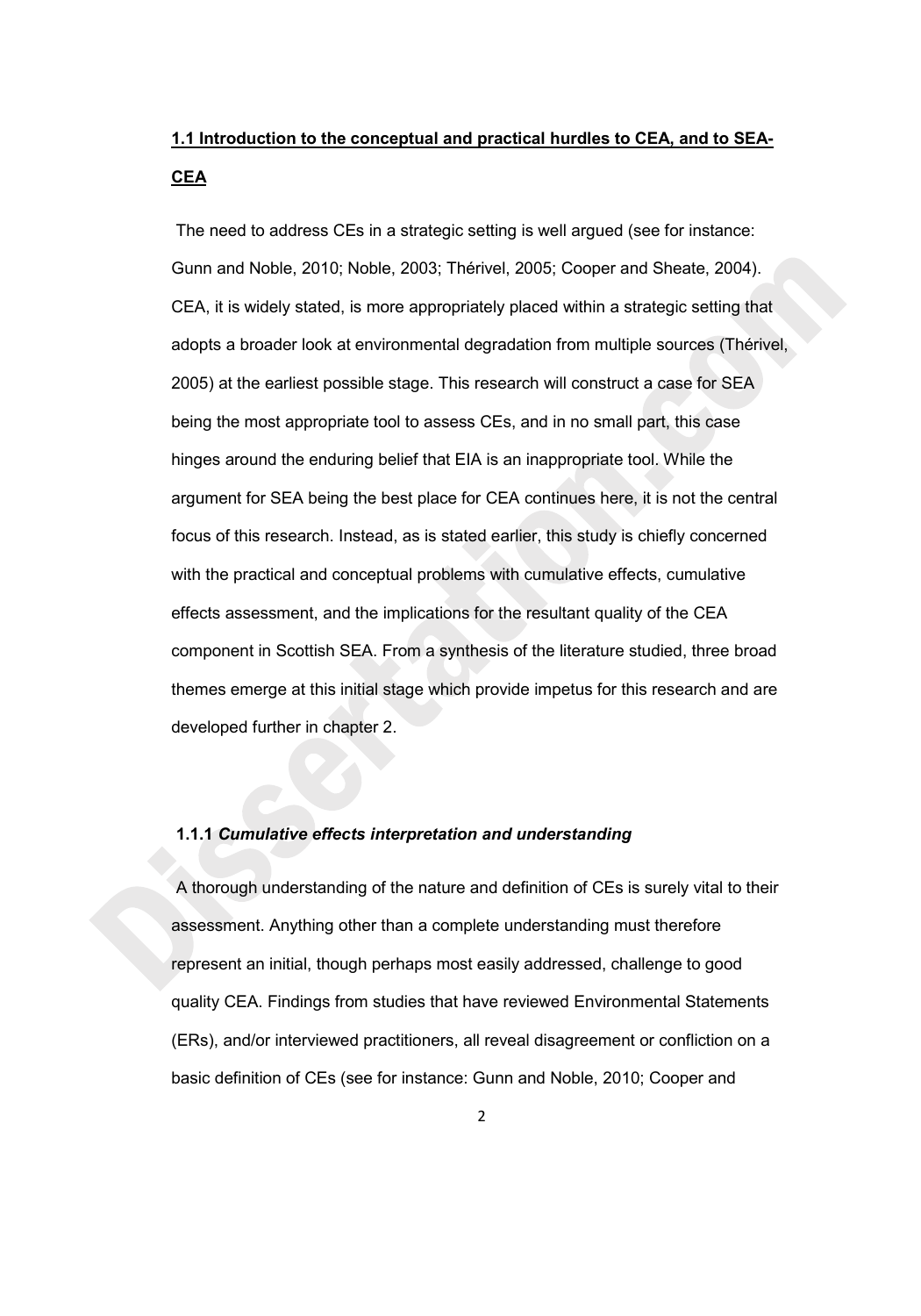Sheate, 2002; Warnback and Hilding-Rydevik, 2009; Burris and Canter, 1997). This lack of standard terminology is perhaps unsurprising in the UK, given the lack of a definition in its associated legislation. An interview study by Cooper and Sheate, (2004) revealed most practitioners interviewed described CEs as primarily additive, with little mention of more complex interactions. This was partially mirrored by Gunn and Noble, (2010) who state responses were poor with 'little consensus on the nature and meaning of cumulative effects'. The so-called 'problem isolation paradigm', whereby assessors break down problems, solve individually, then reconstruct as the answer to the whole problem, goes against the grain of a cumulative effect, whereby one plus one can conceivably equal >two. Yet this is put forward as a problem within CEA (Gunn and Noble, 2010). This echoes the findings of Warnback and Hilding-Rydevik (2009) who found great variation in interviewee responses on how to address cumulative impacts. In essence, the outcome of these reviews suggests CEA needs to be recognised as more than a reductionist approach that looks at individual impacts, then provides a simple summation of effects. Moreover, Cooper and Sheate, (2002) state in a study of impact statements, that a narrower definition *'such as that of interaction of impacts within the project resulted in the analysis of cumulative impacts of the project alone, while a wider definition, which included other projects (past, present and future) led to a broader geographical and temporal scope'.* 

#### *1.1.2 Poor inclusion in environmental reports*

 The ER is essentially the end document that describes the assessment. Examination of these documents in UK practice, and beyond, reveals that careful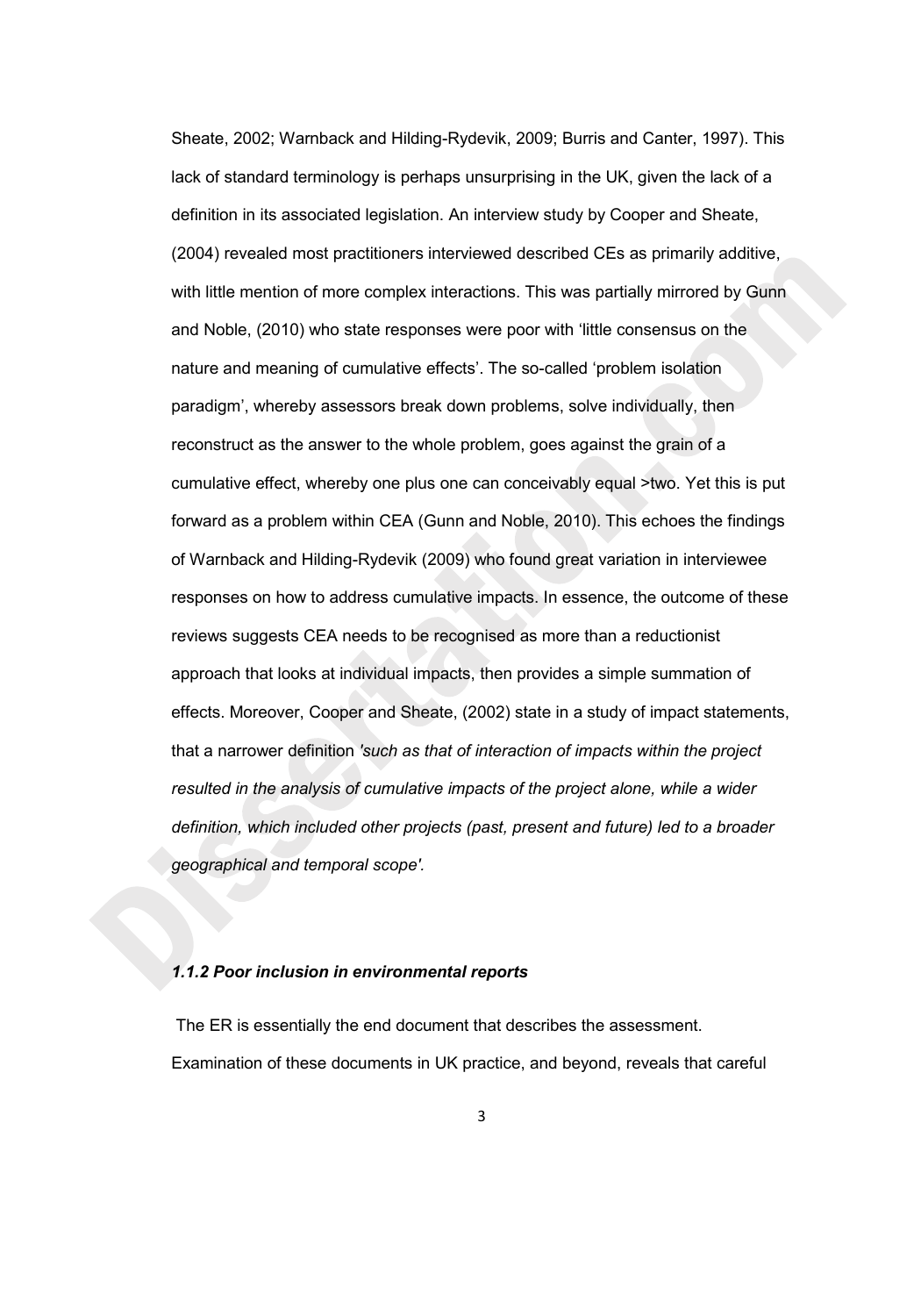consideration of CEs in the ER is inadequate and inconsistent. Cooper and Sheate, (2002) reviewed UK reports from EIA practice and showed a mere 48% mentioned CEs. Further, only 16 provided a definition of the phenomenon. In another similar study by Burris and Canter, (1997), only 3% of reports attempted to define CEs, and 47% used the term cumulative effects/impacts or similar, while Cooper and Canter, (1997), also reveal inconsistencies and generally vague considerations of CEs in the end document. Conclusions from these studies all point to CEs considerations being of little consequence. It is argued in this research that CEs considerations deserve much more attention if Environmental Assessment (EA) is to extend beyond sitespecific remediation.

#### **1.1.3** *Lack of suitable guidance*

Recognising that CEs considerations in SEA is not a standardised science, there is nonetheless a need for a 'consistent and systematic approach' (Noble, 2003, from Partidario and Clark (2000)) to CEs in SEA. The SEA directive proffers surprisingly little in the way of procedural frameworks on CEA, while the Scottish executive SEA toolkit offers some useful, but often vague guidelines, and often borrows from Cooper, (2004). This represents the sum total of UK guidance on incorporating CEA into SEA. Since there appears no standardised process set out in the legislation or in the guidelines, it is asserted that some confusion may circulate on what should be assessed, and how. The academic literature synthesised for this research seems to support this notion, although a warning is issued on guidance being overly prescriptive (see: Cooper and Sheate, 2004; James, *et al*., 2003; Warnback and Hilding-Rydevik, 2009). It is further postulated that the previous two themes

4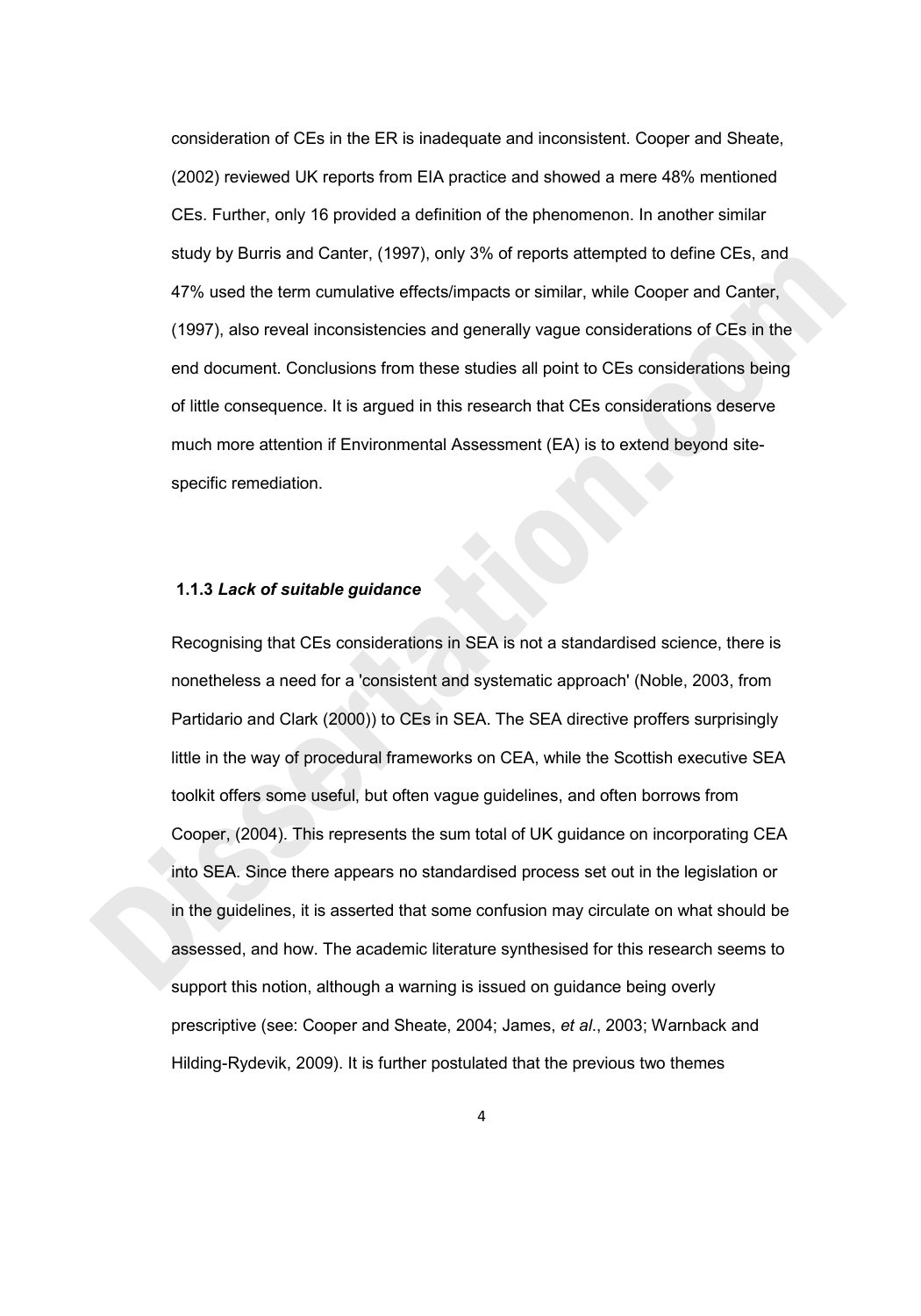discussed (lack of understanding; and poor inclusion in ERs) are a consequence of the issue of guidance. These assertions will be further explored in order to assess what level of guidance is appropriate in the UK SEA context.

# **CHAPTER 2. CUMULATIVE EFFECTS, CUMULATIVE EFFECTS ASSESSMENT, AND INTEGRATION INTO SEA**

 Having set out some broad challenges to strategic-CEA practice, a thorough overview of CEs will be provided, followed by a detailed discussion of CEA, and a best-practice framework of CEA within SEA will be constructed from the literature discussed in this study. The difficulties set out previously will also be expanded upon where they provide appropriate context and relevance to the topics discussed.

#### **2.1 Cumulative effects – A definition, pathways and typology**

 Common with many of the problems identified so far is the apparent confusion on the intricacies of cumulative effects. This section provides a level of detail on those intricacies, in order to aid the understanding of why this confusion among scholars seems to exist, and how this may contribute to their weak assessment.

 As a concept, definitions of cumulative effects or impacts abound, and no one definition has been agreed or accepted. Its basic tenets have been described as: 'destruction by insignificant increments' (Spaling and Smit, 1993; from McTaggart-Cowan, 1976) to note the process of environmental change by seemingly insignificant standalone actions. Perhaps the most overarching is: 'the net result of environmental impacts from a number of projects and activities' (Cooper, 2004; from Sadler, 1996). Other, prominent definitions typically offer something like: 'the impact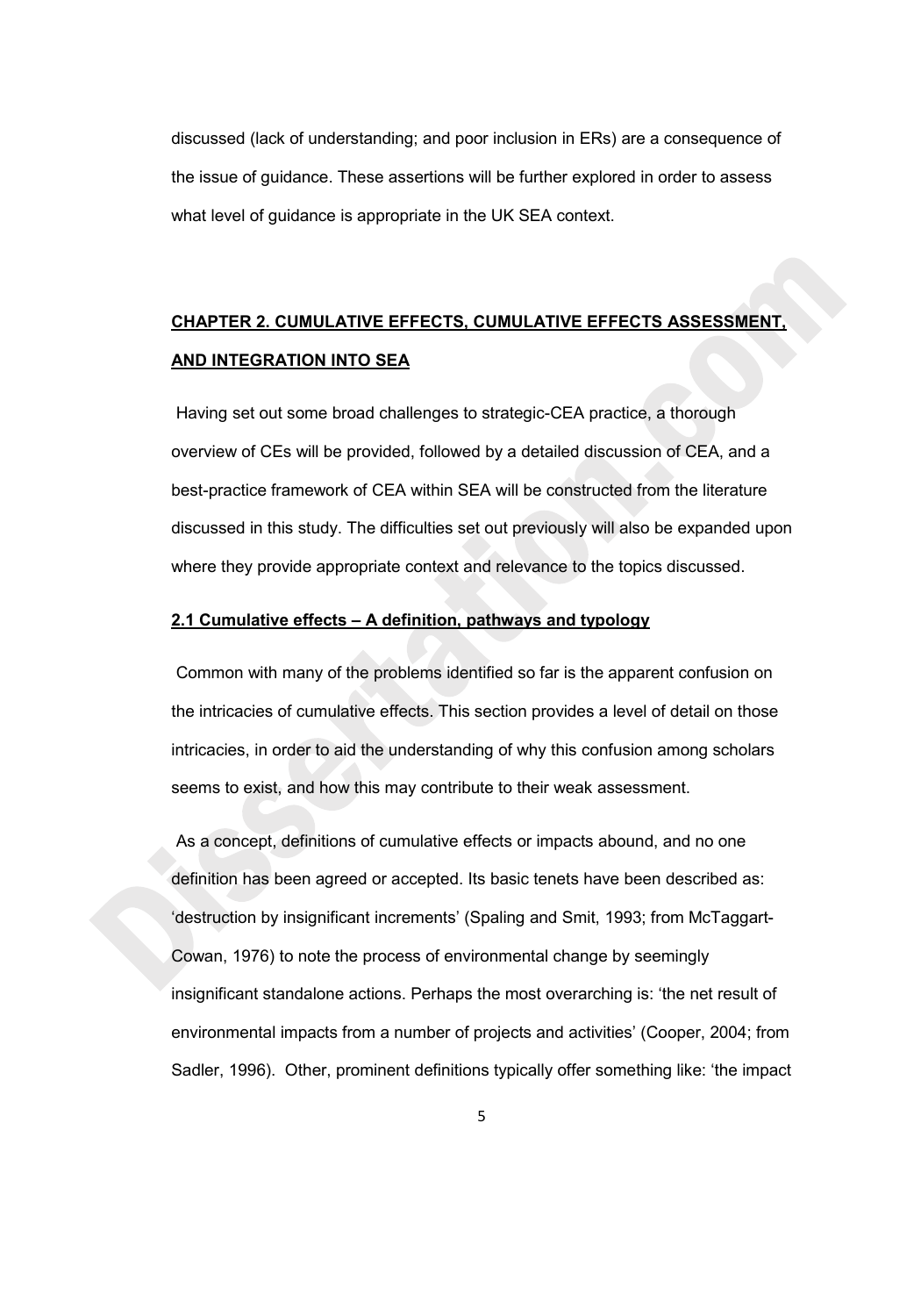on the environment resulting from incremental impacts of the action when added to other actions, either past, present or future' (Ziemer, 1994). These incremental or aggregate environmental perturbations may be collectively significant even though the effects of individual actions may be insignificant when looked at individually.

Box 2.1. Amalgamation of CEs definitions across a range of international guidelines

The Cumulative Effects Assessment Working Group for the Canadian Environmental Assessment Agency. (Heggman, *et al*, 1999): ...*changes to the environment that are caused by an action in combination with other past, present and future human actions.* 

Guidelines for the assessment of indirect and cumulative impacts as well as impact interactions. Environmental, nuclear and civil protection: *...impacts that result from incremental changes caused by other past, present or reasonably foreseeable actions together with the project.* 

Guidelines for Cumulative Effects Assessment in SEA of plans. EPMG Occasonal paper 04/LMC/CEA. From Sadler, (1996): ...the net result of environmental impact from a number of projects and activities.

EU guidance on CEA (Commission of the European communities, 1993): ...the accumulation of human induced changes in valued ecosystem components across space and over time; such impacts occur in an additive or interactive manner.

 To illustrate the variety of interpretations of the definition, figure 2.1 provides an amalgamation from key scholars and assessment bodies. Cumulative impacts, cumulative environmental change, cumulative environmental impacts and cumulative effects are terms which are frequently used interchangeably (James, *et al*., 2003; from Spaling, 1995). For the sake of ease, these terms are taken to mean the same thing in this study, although for the most part, the term Cumulative Effects (CEs) is used.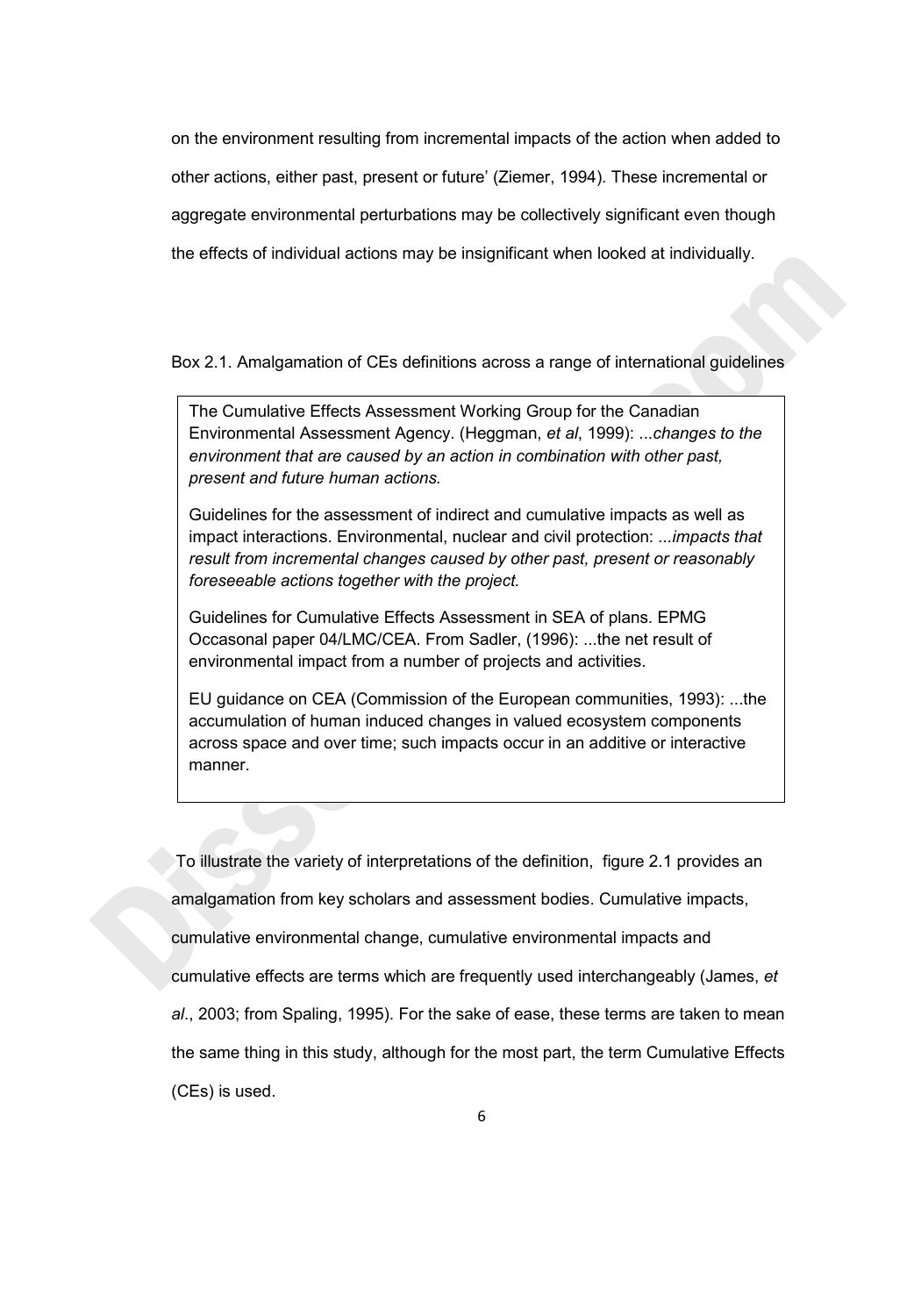

Figure 2.2. Concept of the cumulative impacts of plans. Taken from Cooper, (2004).

 One all-encompassing and non-specific definition can be delineated into types of effects, illustrated below in graphics from Walker and Johnstone, (1999), though it should be noted that some overlap invariably exists. This overlap has for the most part, however, ensured that indirect impacts and impact interactions are defined as components of cumulative impacts as a whole. From the outset it is necessary to provide some level of detail to these impacts:



Figure 2.3. Indirect impacts. From Walker and Johnston, (1999).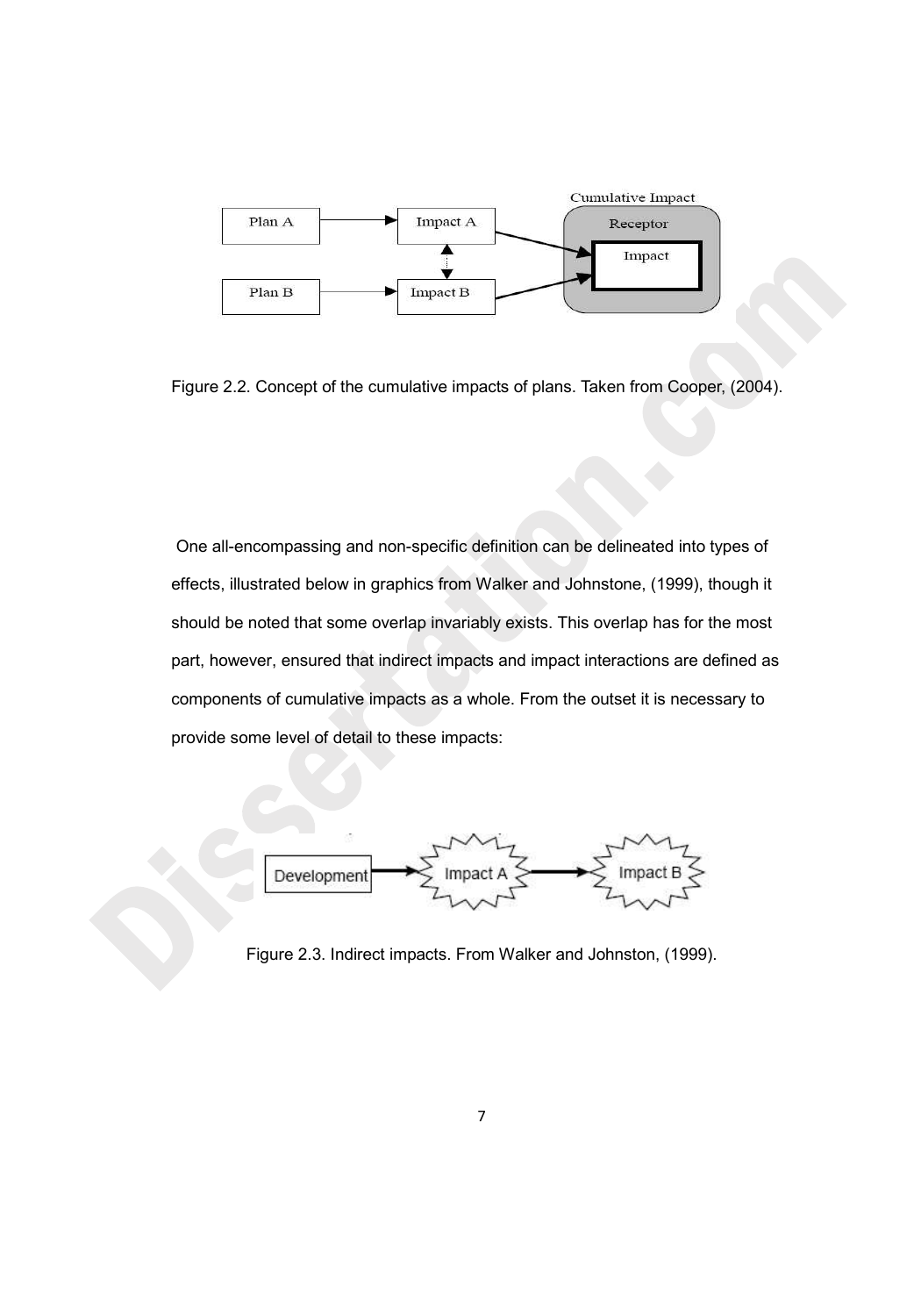*Indirect impacts:* Impacts that are not a direct result of a plan or project and often produced away from or as a result of a complex pathway. Also termed a second or third level impact, or secondary impacts. Examples include an infrastructure from a development (e.g. improved road links) encouraging further developments in the locale; or visual impact from the use of noise attenuation barriers as a mitigation measure.



Figure 2.4. Cumulative impacts. From Walker and Johnston, (1999).

*Cumulative impacts:* The result of incremental change caused my multiple past, present or (reasonably foreseeable) future actions together with the project. Typically insignificant individually, the additive nature of multiple activities causes noticeable environmental degradation. Examples include a forest harvest that increases sediment runoff into a stream. This increase is tolerable until sediment from other commercial forestry is also added to the stream which then decreases fish spawning.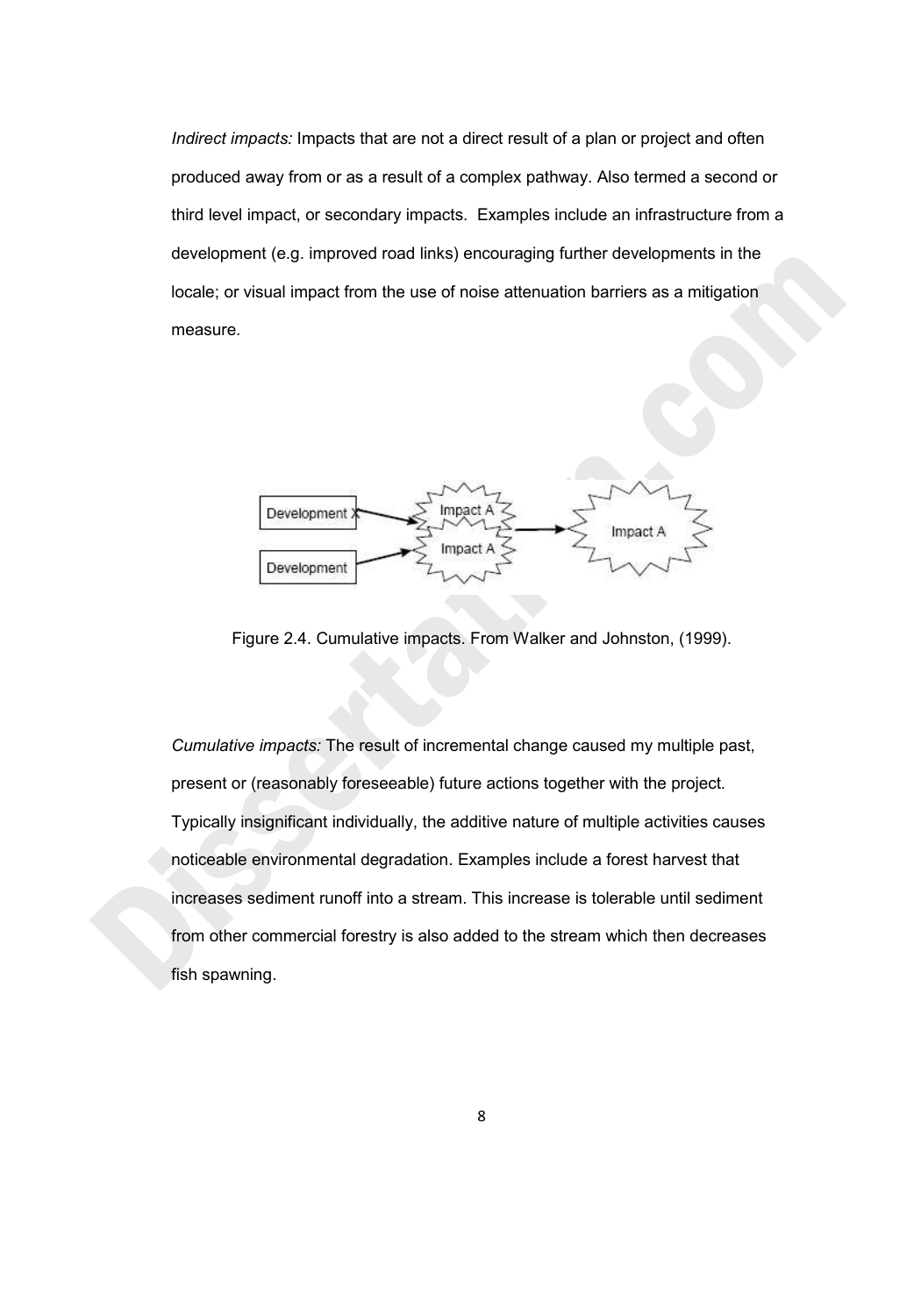

Figure 2.5. Antagonistic effects/impact interaction. From Walker and Johnston, (1999).

*Antagonistic effects/impact interaction:* The reactions between impacts whether between the impacts of just one project, or between the impacts of other projects in the area. These effects become synergistic where the combined effect is greater than the sum of individual inputs, and is likely where chemicals interact (e.g. acid rain), or when changes in water temperature or hardness alter the form and toxicity of heavy metals (Macdonald, 2000; from Abel, 1996).

 In spite of the broad lexicon used to describe CEs, a few recurrent characteristic themes emerge. Impacts on the natural and social environment which first: occur so frequently in time or so densely in space that they cannot be assimilated, and second: combine with effects of other activities in a synergistic manner (Beanlands, *et al*., 1986) transcend the various definitions employed by practitioners during assessment. As an extension to these themes, the general consensus among scholars is that CEs have these general attributes:

*Temporal accumulation:* Occurs when the interval between perturbations is less than the time required for an environmental system to recover from each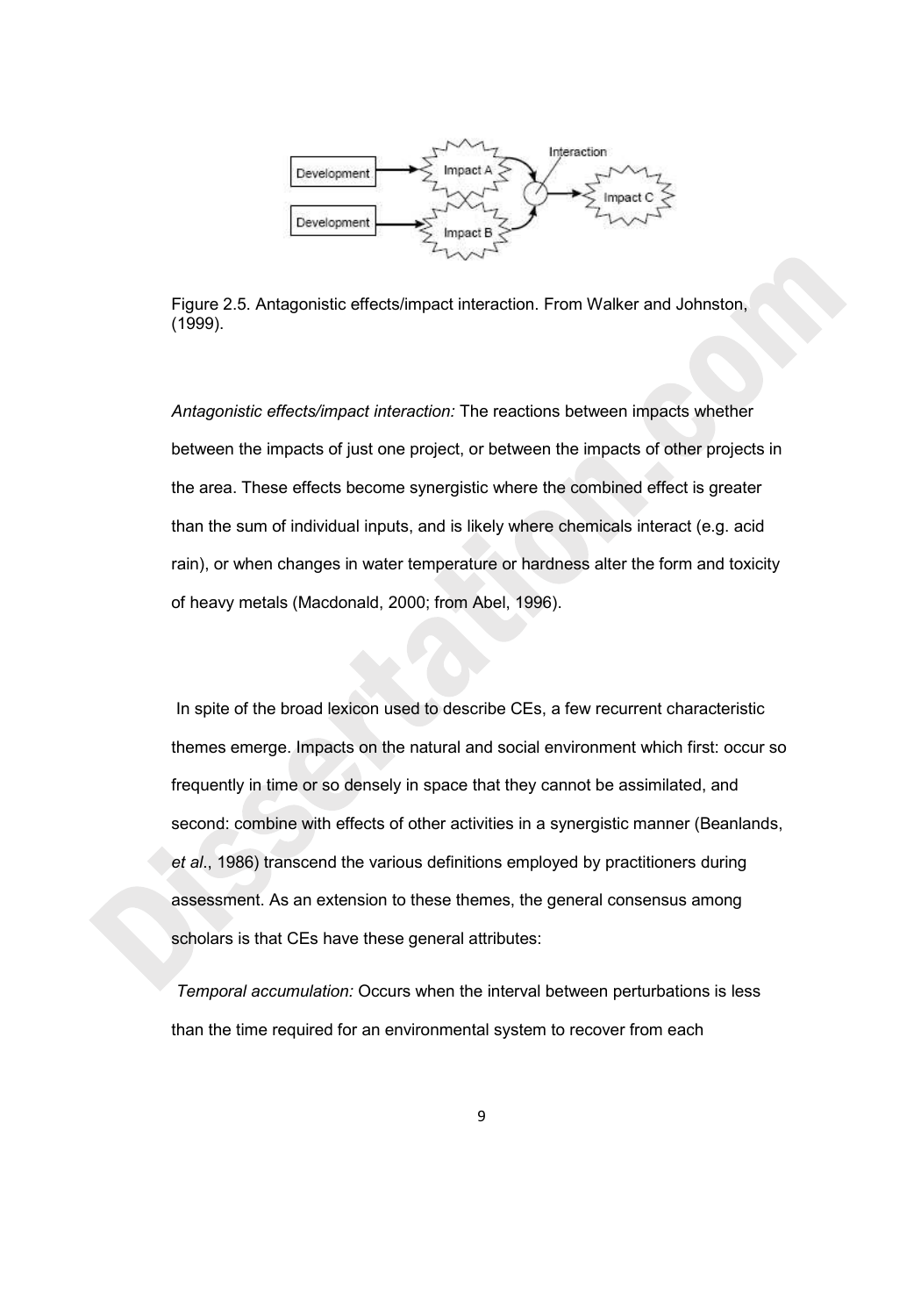perturbation. This temporal rate may be continuous, periodic, or irregular and occur over short or long time frames

*Spatial accumulation:* Analogous to temporal accumulation and occurs where the spatial interval in insufficient for the receiving receptor to recover from, or remove and disperse perturbations. Characterised by scale, i.e. local, regional, global; density, i.e. clustered, scattered; and configuration, i.e. point, linear, areal (Spaling and Smit, 1993).

The nature of CEs over temporal and spatial scales is often such that perturbations interact and the aspects of space, time and activity are not mixed but are interdependent (Macdonald, 2000). In addition, CEs may occur where different types of perturbations lead to similar environmental effects, providing that they first meet the temporal and/or temporal criteria detailed above. This interaction is the basis for the inherent complexity of cumulative environmental effects.

#### **2.1.1** *A typology of Cumulative Effects*

 Impacts may compound in many ways and their effect upon receptors is also varied. An understanding of the main types is pertinent to their assessment. Table 2.6 sets out the main examples of CEs that have been discussed so far.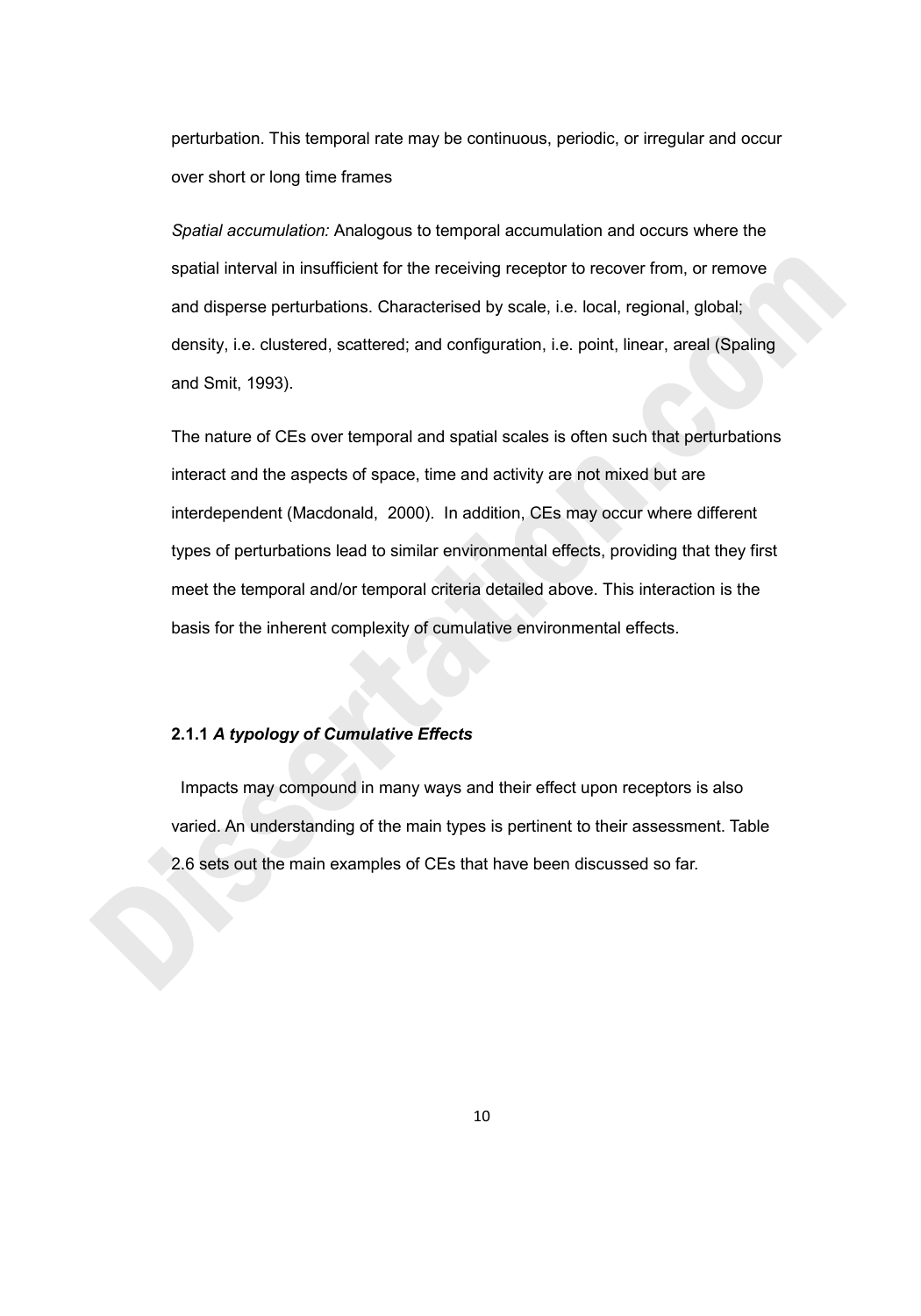| <b>Type</b>                     | <b>Main characteristics</b>                                                                                      | <b>Examples</b>                                                                                                                                                                                          |
|---------------------------------|------------------------------------------------------------------------------------------------------------------|----------------------------------------------------------------------------------------------------------------------------------------------------------------------------------------------------------|
| Time crowding                   | Frequent, repetitive and<br>simultaneous impacts on<br>an environmental<br>system/resource                       | Fishing rates<br>exceeds<br>breeding/replaceme<br>nt rate                                                                                                                                                |
| Time lags                       | Delays between cause<br>and effect                                                                               | Exposure to<br>carcinogens                                                                                                                                                                               |
| Space crowding                  | High spatial density of<br>effects on an<br>environmental system                                                 | Pollution discharges<br>into streams from<br>non-point sources                                                                                                                                           |
| Cross-boundary                  | Impacts occur come<br>distance from source                                                                       | Acid rain; Upland<br>afforestation and<br>grazing control<br>improving water<br>quality and reducing<br>flooding<br>downstream                                                                           |
| Fragmentation                   | Change in the pattern of a<br>landscape                                                                          | Fragmentation of<br>historic districts or<br>habitats or of<br>woodlands                                                                                                                                 |
| Compounding/synergistic effects | Effects arising from<br>multiple sources and<br>pathways. May be<br>different in nature to<br>individual impacts | Synergism among<br>pesticides                                                                                                                                                                            |
| Indirect effects                | Secondary impacts<br>resulting from a primary<br>activity                                                        | Induced<br>development<br>following<br>construction of<br>infrastructure; Water<br>quality<br>improvements in<br>regeneration areas<br>e.g. dock areas<br>contributing to<br>property value<br>increases |
| Triggers and thresholds         | Fundamental changes in<br>system behaviour or<br>structure                                                       | Climate change;<br>deterioration of<br>aquatic systems<br>through chemical<br>contamination from<br>run-off and siltation                                                                                |
| Nibbling                        | Incremental or decreasing<br>effects                                                                             | Gradual loss of<br>natural assets such<br>as woodlands or<br>greenbelt land<br>through discreet<br>developments                                                                                          |

Table 2.6. A typology of CEs modified from Cooper, (2004) and James, *et al*., (2003).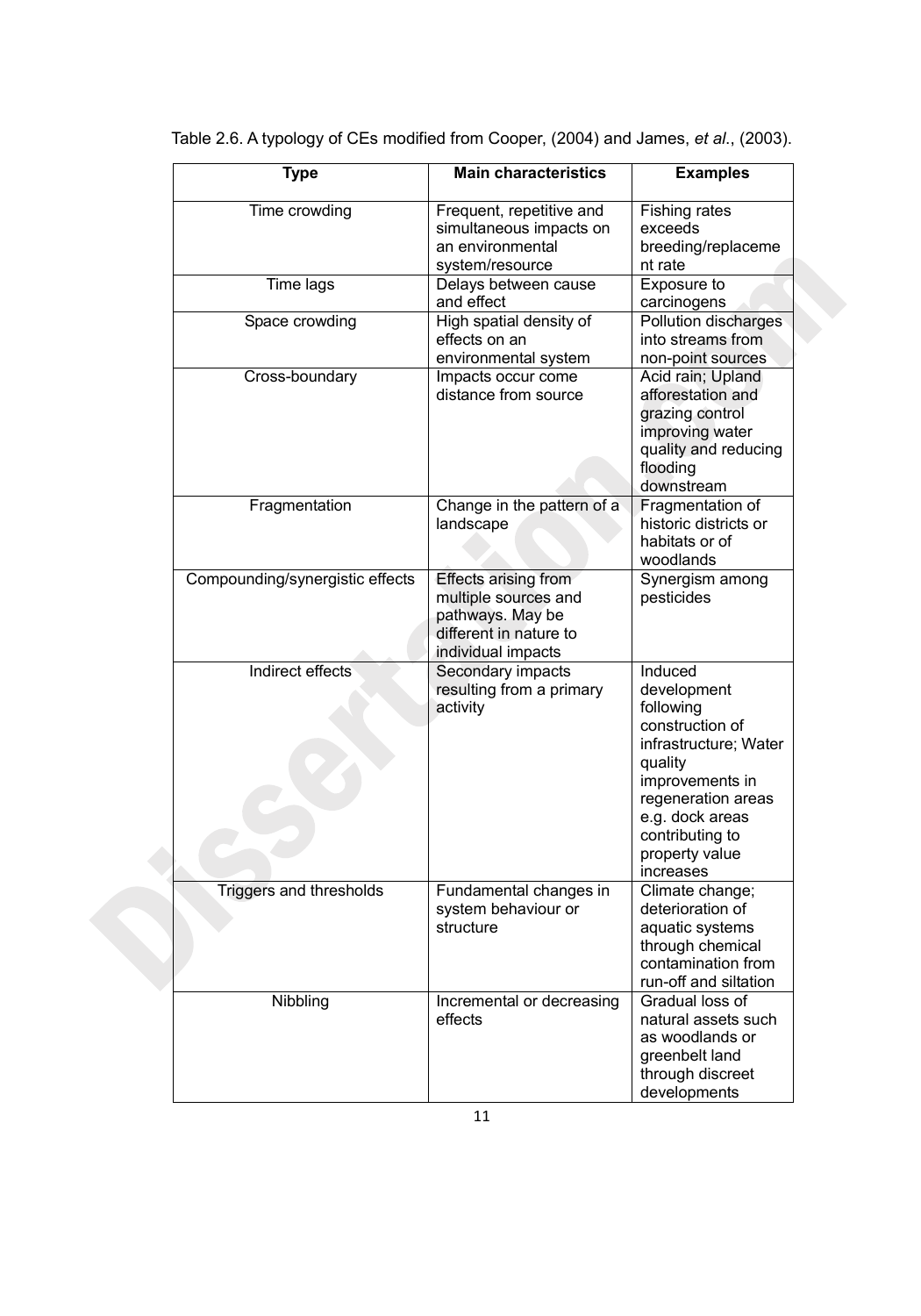#### **2.1.2** *Pathways and receptor response*

Of overarching importance to the understanding of CEs is the understanding of environmental relationships. This also proves to be the crux of the difficulties in Cumulative Effects Assessment (CEA) which is discussed in the next section. Also discussed in the next chapter is the apparent ineffectiveness, or at least, the incompatibility of traditional assessment tools. Keeping assessment firmly in the next chapter, the pertinent issue here is the default approach, or perhaps, the natural tendency, to environmental relationships which assumes a linear response to impacts. One example is the discharging of waste water into an aquatic ecosystem where a ton of waste causes a small (and acceptable) a unit of damage. As discharge continues, a point (threshold) may be reached at which the water is unable to support its ecosystem. As such, a linear response such as an adding-up of effects is often too simplistic for complex environmental interactions (Cocklin, *et al*., 1990; from Friend and Rapport, 1989). This recognition is central to CEA.

It is argued throughout this section that perturbations that occur too frequently on spatial and temporal scales broadly define CEs, and sections 2.1 outlines thematic processes of change. Derivatives of these processes are the specific impacts themselves, where impacts might be classified as an 'accumulation of impacts', or 'accumulative impacts' (Cocklin, *et al*., 1990). The first might be thought of as an extension to the basic concept of an additive environmental effect, outlined earlier in this section, whereby multiple developments result in multiple, but unrelated and unconnected perturbations, and can be considered connected only insofar as they degrade the receiving environment, but in diverse ways (Cocklin, *et al*., 1990).

12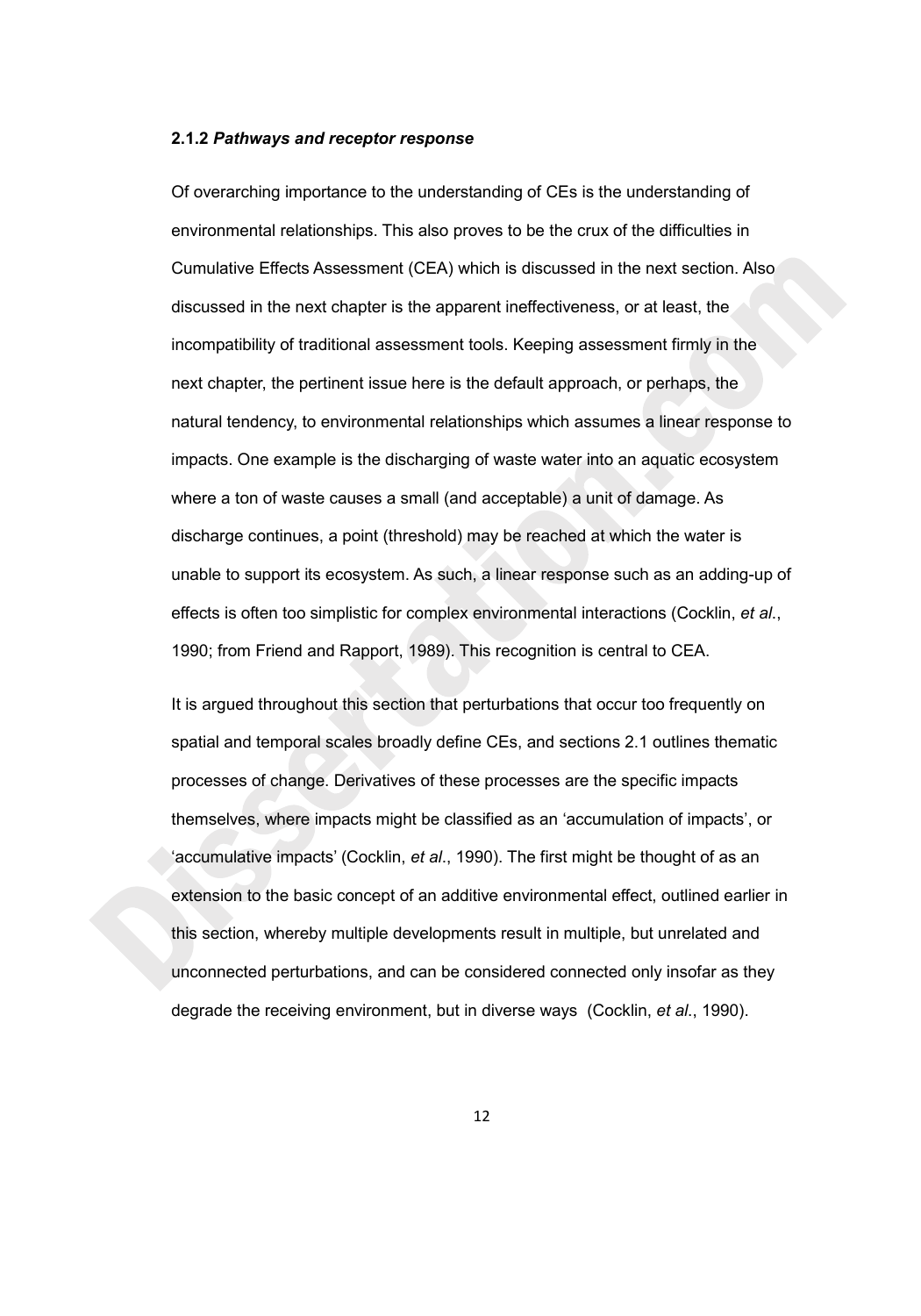Accumulative impacts, on the other hand, may be considered a development of the notion of interactive/antagonistic/synergistic impacts in that they singularly stem from unrelated developments, but act in combination to affect the receiving environment. While perhaps only subtle extensions of the broad types of CEs, and may only be discernible in specific circumstances, Cocklin, *et al*., (1990) posits such component analysis 'clarifies the fact that, in referring to cumulative change, we must be careful to distinguish in what specific ways it is cumulative.' Moreover, it is stated that such conceptual analysis serves to identify key stages in analysis and assessment.

#### **2.2 Cumulative effects assessment – A framework and assessment**

Having dealt with the concept of cumulative environmental effects, this section serves to provide the basics of CEA practice to date, how it has evolved, where it is falling short, and where its future lies. Given this, Environmental Impact Assessment (EIA) is given some concession here, though it must be noted that while it is not the focus of this study, it is inextricably intertwined with CEA, and methodologies have evolved from those developed for EIA (Piper, 2004), and indeed continue to borrow from EIA (Gunn and Noble, 2009).

 CEs being ignored or inadequately addressed has provided some impetus in Strategic-CEA interest (for example: Thérivel, 2005; Gunn and Noble, 2009), and this justifies its considerable mention. Moreover, detailed towards the end of this chapter are components of a basic EIA framework that details systematic CEA considerations – again, this serves to provide a useful context to CEA current practice, and provides a springboard to CEA integration into SEA for this study.